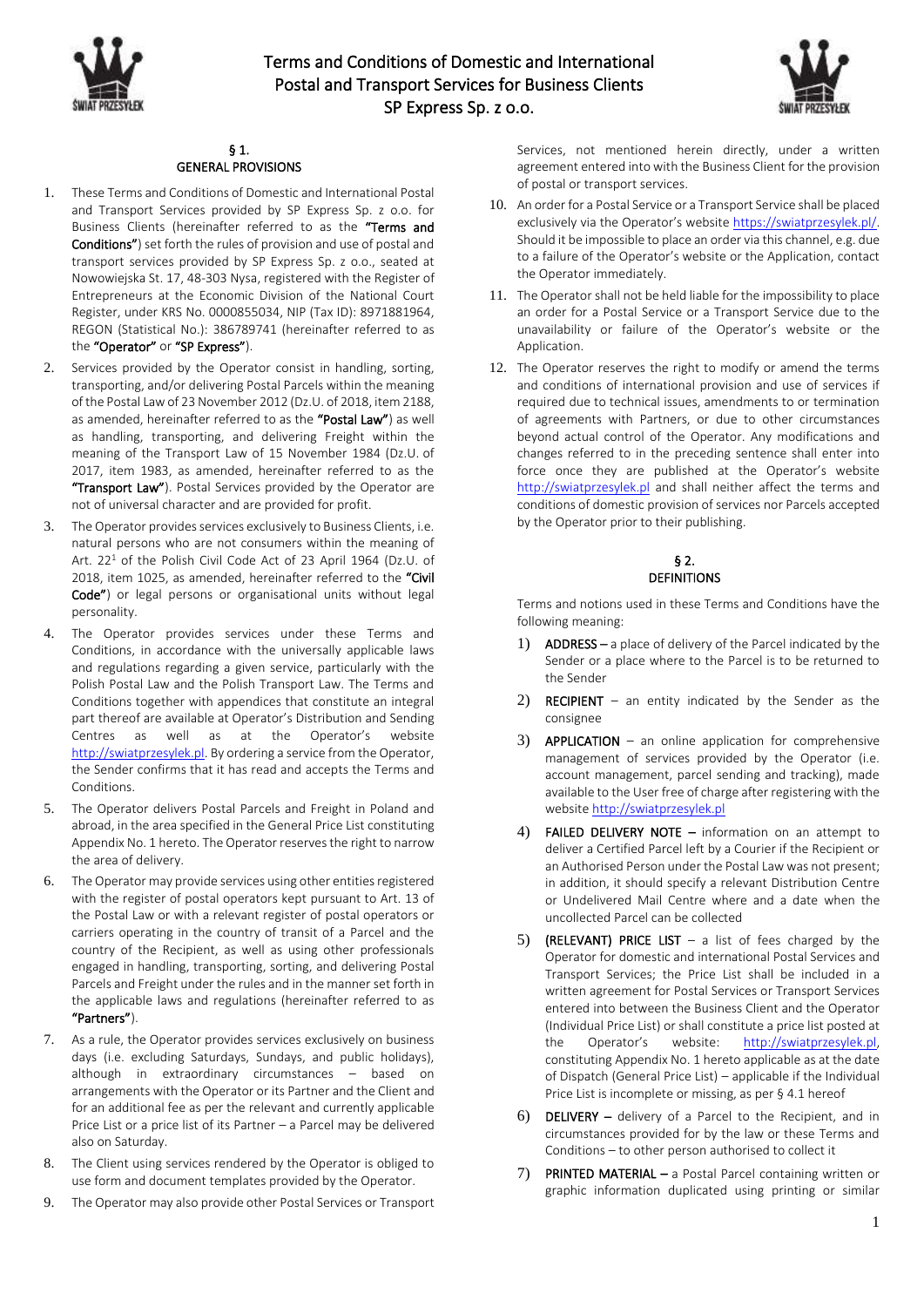



techniques, recorded on paper or other material used in the printing industry, including a book, a catalogue, a journal or a magazine

- 8) LABEL a reference document generated in the Application to be put on a Parcel, specifying a bar code and a dispatch number assigned to it as well as the Address, the Recipient, the Sender, and other information required for the Operator to properly provide the Services
- 9) CLIENT a Sender or a Recipient
- 10) BUSINESS CLIENT a natural person who is not a consumer within the meaning of Art. 22<sup>1</sup> of the Polish Civil Code Act of 23 April 1964 (Dz.U. of 2017, item 459, as amended), a legal person or an organisational unit without legal personality using Services rendered by the Operator in their economic or professional activity
- 11) COURIER a person delivering or receiving Parcels on behalf of the Operator or its Partner
- 12) BILL OF LADING a document constituting a proof of entering into an agreement for a Transport Service as well as a proof of delivering Freight to the Recipient. A template for a bill of lading is in Appendix No. 4 hereto
- 13) UNDELIVERABLE MAIL STOREROOM a place where Undeliverable Parcels go, are stored, and are destroyed as per the applicable provisions of the Postal Law, and where other activities are performed as referred to herein, as well as a place where Freight goes, is stored, and is destroyed as per the applicable provisions of the Transport Law
- 14) STORAGE a service involving paid-for storage of a Parcel, which is not a certified letter, in a storeroom owned by the Operator or its Partner due to the impossibility to deliver the Parcel, including also due to Sender's failure to pay for the Parcel or due to making a lower payment than required. A fee for storing a Parcel is calculated as per the relevant and applicable Price List or a price list of the Partner
- 15) DISPATCH (sending or shipping) an order to deliver a Parcel in accordance with an agreement for a Postal Service or a Transport Service. In case of any doubts, accepting a Parcel at a Distribution Centre, a Dispatch Centre or by a Courier shall mean dispatching (sending/shipping) it
- 16) SENDER an entity that entered into an agreement for a Postal Service or a Transport Service with the Operator; or an entity which actually sends a Parcel under a relevant agreement for a Postal Service or a Transport Service signed with the Operator
- 17) OPERATOR SP Express Sp. z o.o., seated at Nowowiejska St. 17, 48-303 Nysa, registered with the Register of Entrepreneurs at the Economic Division of the National Court Register, under KRS No. 0000855034, NIP (Tax ID): 8971881964, REGON (Statistical No.): 386789741
- 18) **AUTHORISED PERSON** a Recipient or a person authorised to collect a Parcel addressed to the Recipient within the meaning of the Postal Law and other regulations; in particular: an adult person living together with the Recipient or a person duly authorised by the Recipient to collect Parcels on its behalf (an attorney, a statutory representative, etc.)
- 19) PACKAGE a Certified Parcel which is not a Letter, weighing up to 20,000g, with dimensions not exceeding 2000mm

each or not exceeding 3000mm as a sum of the length and the largest circumference of the object measured in a different direction than its length

- 20) DISPATCH CONFIRMATION a document constituting a proof that a Certified Parcel has been sent
- 21) PARTNER postal operators, transport companies, and couriers collaborating with the Operator in the provision of Services, including forwarding companies operating outside the Republic of Poland
- 22) DAMAGE REPORT  $-$  a document describing damage to a Parcel and/or any loss of its contents
- 23) PARCEL a Postal Parcel or Freight being the subject of a Postal Service or a Transport Service, respectively
- 24) EXPRESS PARCEL a Parcel of utmost priority, a standard or certified one, also upon Delivery Confirmation
- 25) PRIORITY PARCEL (delivered by a Courier) a Letter which is a Certified Parcel or a Package, accepted, sorted, transported, and delivered in a manner ensuring the following:
	- a) Receipt of the Parcel directly from the Sender
	- b) Tracking of the Postal Parcel from its dispatch to delivery
	- c) Delivery of the Postal Parcel in a guaranteed time limit specified in the applicable terms and conditions of postal services or in agreements for postal services
	- d) Delivery of the Postal Parcel directly to the Recipient or a person authorised to collect it on its behalf
	- e) Obtaining of a Delivery Confirmation in writing or electronically
- 26) LETTER (standard letter)  $-$  a Postal Parcel with correspondence or a Printed Material, excluding Advertising Parcels, with maximum dimensions as follows: a sum of the length, the height, and the width may not exceed 900mm, though the largest dimension may not exceed 600mm; and for Letters in the form of a roll – 1040mm being a sum of the length and twice the diameter, though the largest dimension may not exceed 900; with a maximum weight of 2000g, with a tolerance of up to 2mm
- 27) UNDELIVERABLE PARCEL a Parcel that could not have been delivered to the Recipient or returned to the Sender due to lack of an address of the Sender or misstating it; a Parcel that has not been paid for or has been paid for in an inadequate amount, a Letter that is not a Certified Parcel, if the Sender refuses to pay for its return or if the Recipient refuses to pay for it on delivery
- 28) POSTAL PARCEL an object marked with the Recipient's information and address, provided for acceptance or accepted by the Operator to be transported and delivered to the Recipient
- 29) REGISTERED PARCEL (registered letter) a Registered Letter transported and delivered in a manner preventing its loss, loss of its contents or damage to it
- 30) CERTIFIED PARCEL a Postal Parcel accepted upon Dispatch Confirmation and delivered upon Delivery Confirmation
- 31) ADVERTISING PARCEL a standard Postal Parcel containing exclusively advertising, marketing or promotional materials, sent at least to 50 Recipients in a single procedure, identical in terms of contents, differing from each other only in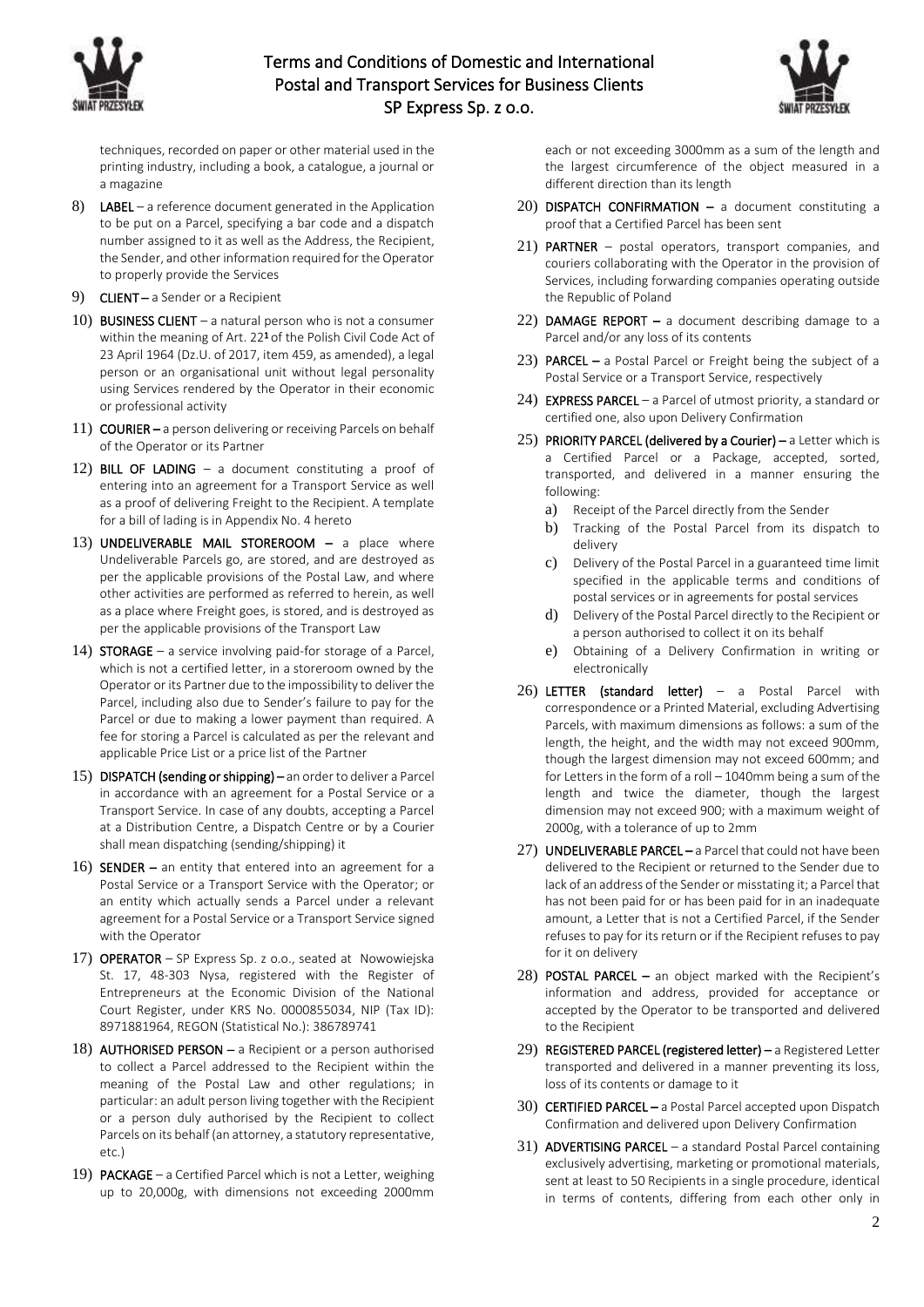



Recipient's data, address or other variable information that does not affect the message conveyed

- 32) FREIGHT items and articles accepted for transport under a single Bill of Lading. Freight is not a Postal Parcel (nor a Priority Parcel delivered by a Courier) being the subject of a Postal Service within the meaning of the Postal Law
- 33) INSURED PARCEL a Parcel insured by the Sender against loss, damage or destruction referred to in § 41 of these Terms and Conditions
- 34) PARCEL WITH A DECLARED VALUE a Certified Parcel with the Operator being liable for its loss, loss of its contents or its destruction up to the value of the Parcel declared by the Sender
- 35) **INTERNATIONAL PARCEL**  $-$  a Parcel accepted by the Operator in the Republic of Poland to be transported and delivered to the Recipient outside the Republic of Poland or a Parcel accepted by the Operator outside the Republic of Poland to be transported and delivered to the Recipient on the territory of the Republic of Poland
- 36) UNDELIVERED MAIL CENTRE an establishment of the Operator or its Partner where undelivered Parcels are handled under a relevant agreement
- 37) DISTRIBUTION CENTRE an organisational unit of the Operator or its Partner as well as a partner establishment providing Postal Services on behalf of the Operator
- 38) DISPATCH CENTRE an establishment of the Operator or its Partner where Parcels are dispatched under a relevant agreement
- 39) SERVICES Transport Services and Postal Services provided by the Operator
- 40) POSTAL SERVICE a service consisting in handling, sorting, and/or delivering Postal Parcels and Printed Materials without specific addresses rendered by the Operator in accordance with its registration with the register of postal operators, in compliance with the Postal Law
- 41) TRANSPORT SERVICE a service consisting in accepting, transporting, and delivering Freight which is not Postal Parcels, in compliance with the Transport Law
- 42) **AUTHORISED PERSON a person authorised to dispose of** Freight. The Sender or the Recipient disposes of Freight after presenting a copy of the Bill of Lading received, making a relevant written declaration
- 43) USER a person with a personal account in the Application
- 44) TERMS AND CONDITIONS OF THE INSURANCE CONTRACT (GTC) - the terms and conditions on which the insurance service of the Parcel is provided against damage, destruction or loss, published on the Operator's website, at: http://swiatprzesylek.pl
- 45) RETURN DELIVERY CONFIRMATION a service as part of which the Operator or its Partner sends the Sender a written or electronic document (an email or an SMS) confirming the delivery of a Postal Parcel to the Recipient or an Authorised Person, indicating a Parcel delivery date, and if confirmed in writing – bearing also a signature of the person collecting the Postal Parcel.

# § 3.

## DISTRIBUTION CENTRES, UNDELIVERED MAIL CENTRES, AND DISPATCH CENTRES

- 1. Distribution Centres, Undelivered Mail Centres, and dispatch Centres of the Operator are open from Monday to Friday with opening times set by a given centre individually. Certain Distribution Centres may be also open on other days than those specified in the preceding sentence with individually agreed opening times.
- 2. Distribution Centres sell packaging of the Operator.

### § 4. PRICE LISTS

- 1. The prices of services provided by the Operator are set forth in the Individual Price List constituting an appendix to a separate written agreement for the provision of Postal Services or Transport Services, and if no such Individual Price List is in place or to an extent not regulated in said agreement, there shall apply the General Price List applicable as at the date of dispatch and posted at the Operator's website [http://swiatprzesylek.pl](http://swiatprzesylek.pl/) which constitutes Appendix No. 1 hereto. The basic price of a Service is to be increased by remuneration for additional services as per the relevant and applicable Price List.
- 2. The final price of the Shipment shall also include the cost of payment of fees related to handling by the Operator or the Partners of non-standard shipments (for example: surcharge for oversized shipments, non-standard shape, inadequately packed or delivered in hard-to-reach areas, such as islands, etc.), as well as fees charged in connection with additional services provided by the Operator or the Partners (for example: shipment collection, shipment insurance, etc.) – as per the relevant and applicable Pricelist or pricelist of the Partner. The Operator also reserves the right to charge a handling fee in connection with the handling of the aforementioned shipments or to provide additional services by the Operator or the Partner, in the amount of 20% of the value of these fees or additional services.
- 3. The Operator reserves the right to charge the Sender for returning and storing a Parcel as per the relevant and applicable Price List or a price list of the Partner.
- 4. The applicable General Price List is available at Distribution Centres and Dispatch Centres of the Operator as well as at the Operator's website [http://swiatprzesylek.pl.](https://swiatprzesylek.pl/)
- 5. An amendment to the General Price List shall mean an amendment to neither the Terms and Conditions nor a written agreement for Postal Services or Transport Services between the Business Client and the Operator.

# § 5. APPLICATION

- 1. Senders listed to in § 2.16 of these Terms and Conditions can use the services provided by the Operator as long as they have their personal account in the Application and are not in arrears with any amounts due owed to the Operator. Prior to using the Services, the Sender has to accept the Terms and Conditions and to consent to the processing of its personal data to an extent required for the proper provision of the Services by the Operator; the foregoing is done while registering with the Application.
- 2. Dispatch is initiated directly on a personal account of the Sender in the Application or via external software/application using API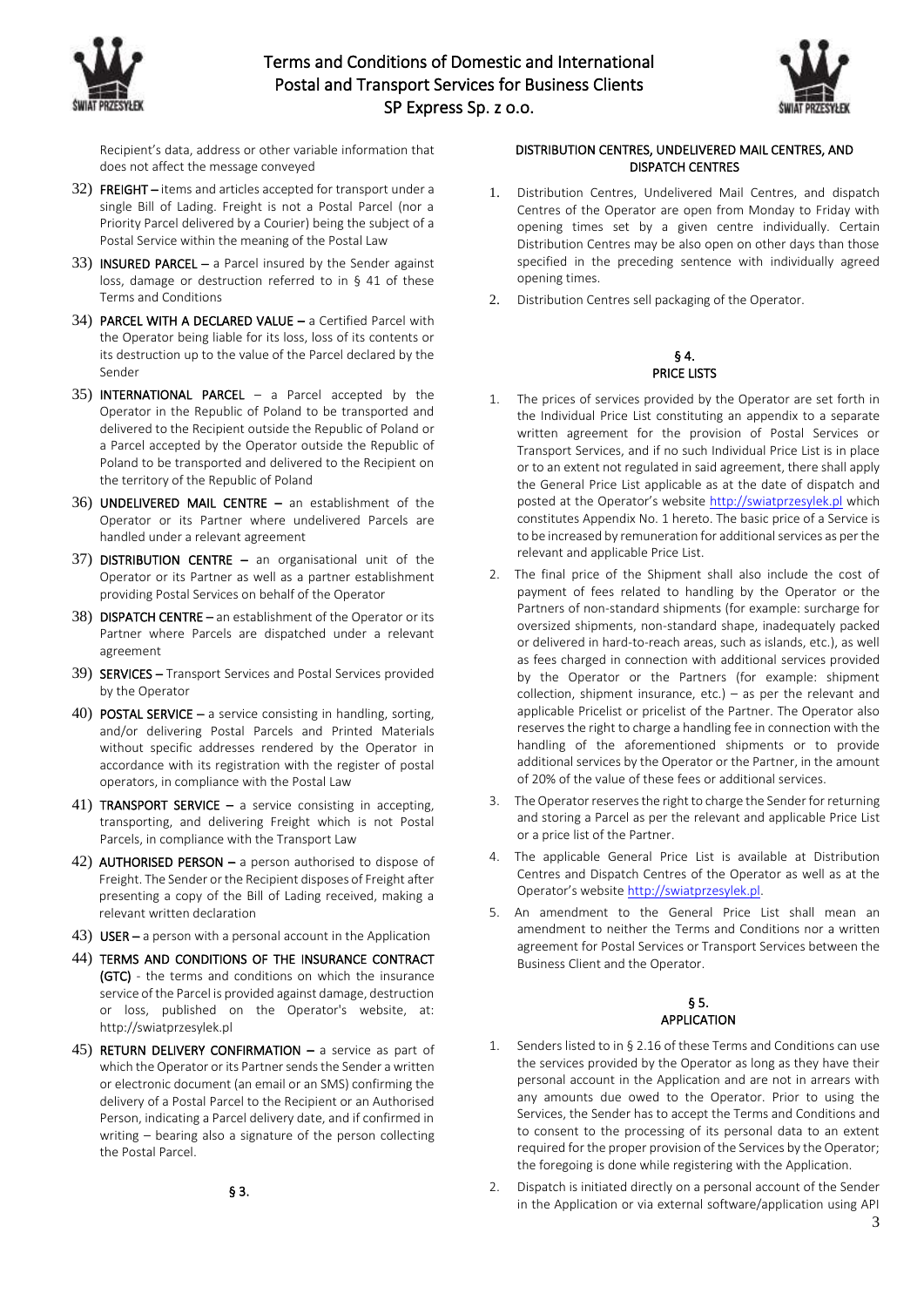



to communicate with the Application – provided that the Business Client and the Operator signed a written agreement for a Postal Service or a Transport Service.

- 3. The Application allows for comprehensive management of shipments and the Sender's account. In order to dispatch a Parcel, the Sender shall:
	- a) Log in to the Application by providing its email address and password
	- b) Prepare a shipment and pay for it in accordance with § 6 of these Terms and Conditions
	- c) Generate and print a Label
	- d) Put the Label on the Parcel in a durable manner.
- 4. The Operator reserves the right to verify the declared quantities of Parcels sent against the actual number of Parcels handed over to the Operator for acceptance, both when accepting Parcels for dispatch as well as while sorting them. Should any inconsistency between the declared number of Parcels and their actual number handed over to the Operator be found, the Operator shall immediately notify the Sender of such a situation.
- 5. The Operator reserves the right to suspend the Sender's account in the Application if the Sender commits a gross breach of or continues to breach these Terms and Conditions or if the Sender delays in paying amounts due to the Operator for longer than 5 days.
- 6. Should the account be suspended even though any of the reasons for suspension referred to in item 5 above have not occurred, the Sender shall immediately contact the Operator.

## § 6. PAYMENT AND BILLING

- 1. Services are paid for via the Application or via other channel specified in a written agreement for a Postal Service or a Transport Service entered into with the Business Client.
- 2. A payment for a Service depends on the weight and dimensions of a Parcel as well as on additional services provided by the Operator or its Partner to the Sender. The Operator reserves the right to verify fees calculated for a Service provided. In particular, the Operator may verify the weight and dimensions of a Parcel. Inconsistency of such data with information provided by the Sender may result in a change in the price of the Service as per the relevant and applicable Price List.
- 3. The weight of a Parcel includes also its packaging and necessary markings and labels (e.g. those informing about a fee collected or additional services provided).
- 4. Placing or failure to place a Label on a Postal Parcel (or failure to hand over a Parcel to the Operator) shall not exempt the Business Client from payment for a corresponding Postal Service as per the agreement for a Postal Service signed by the Client and the Operator.
- 5. In the case of services provided by the Operator between the first and the last week day (a week-long settlement period), the Operator shall issue VAT invoices based on the number of Parcels shipped and at the prices as per § 4 hereof. If a VAT invoice for a given settlement period does not include services provided in that period, they will be included in a VAT invoice for the subsequent settlement period.
- 6. The Business Client has the right to make reservations over a VAT invoice issued by the Operator within 7 days of receiving the VAT invoice in question, though it does not exempt the Business Client

from paying it in full and in time.

- 7. Filing a complaint shall not exempt the Business Client from the VAT invoice payment obligation. Possible damages awarded under a complaint shall be settled by the Operator based on a separate document.
- 8. A written agreement with a Business Client may provide for different settlement rules, particularly when it comes to settlement periods or making reservations over VAT invoices.

# § 7. LABEL VALIDITY

- 1. The Business Client may place a Label generated in the Application on a Postal Parcel in order to send it, but within up to 3 (three) months from its generation (Label validity period). After that period, the Operator may refuse to accept a Postal Parcel with such a Label or may return it to the Sender should it be found in the provision of a Postal Service that the Label validity period has been exceeded. In the case referred to in the previous sentence, the Business Client does not have the right to file claims for failure to provide or for improper provision of a Postal Service, or claims for reimbursement for the Postal Service in respect of the Postal Parcel marked with an invalid Label, subject to item 5 below, and excluding loss of, damage to, loss of contents of or destruction of the Postal Parcel marked with an invalid Label, which is supposed to be returned to the Sender pursuant to this clause.
- 2. Only one Label is generated for a single Postal Parcel. The Sender may not place more than one Label on a single Postal Parcel.
- 3. The Sender is obliged to place a Label only on a Postal Parcel, for which the Label was generated. The Operator shall not be held liable for mislabelling a Postal Parcel by the Sender with an invalid Label or a Label designated for another Postal Parcel, and any consequences of mislabelling the Postal Parcel shall be borne by the Sender.
- 4. The Business Client may invalidate a Label generated, which results in invalidating the order for a Postal Service placed in the Application, within the Label validity period and within 4 (four) days from the Label generation date. Once the Operator is handed over a Postal Parcel with such a Label, it may not be invalidated.
- 5. Upon Business Client's request, the Operator shall reimburse the Client for a Postal Service paid for in the Application if the Business Client effectively invalidated a Label, in compliance with item 4 above, or if such a Label became obsolete as per item 1 above unless the Operator accepted a Postal Parcel with the invalid Label or if the Operator did not return it as per item 1 above. Funds are reimbursed to the Business Client's bank account indicated in a request for refund within 30 days of receipt of the request referred to herein by the Operator. A claim for refund shall expire pursuant to the generally applicable laws and regulations.
- 6. The Operator will not accept a Postal Parcel with a Label which was not generated in the Application or which was not provided to the Operator by the Sender.

# § 8. DECLARING THE VALUE AND CONTENTS OF A PARCEL

1. Parcels accepted by the Operator as part of its Services are considered to be Parcels with a Declared Value. The Sender is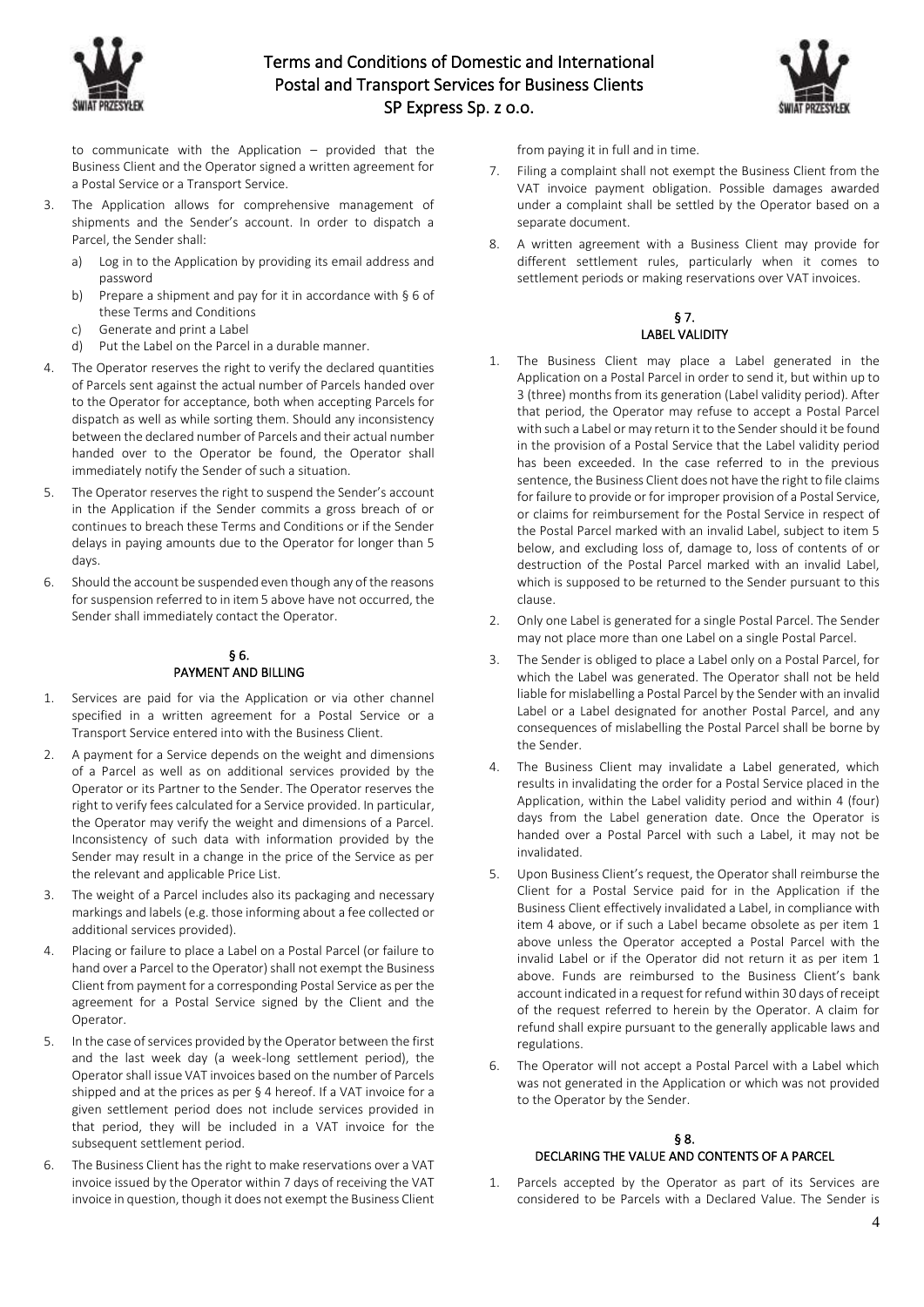



obliged to declare the value of a Parcel and specify its contents.

- 2. The Sender declares the value and contents of a Parcel in the Application or in other manner specified in a separate written agreement for a Postal Service or a Transport Service.
- 3. The declared value of a Parcel dispatched by the Sender may not exceed its normal value and, upon Operator's request, it should be confirmed by relevant documents (e.g. an invoice, an account).
- 4. Prior to accepting a Parcel, the Operator may request the Sender to open it in order to verify whether the contents of the Parcel corresponds to the declarations of the Sender, whether it may be accepted for dispatch, whether the declared value of the Parcel corresponds to its actual value, as well as whether the declared value has been adequately secured.

### § 9. CERTIFIED PARCEL AND RETURN DELIVERY CONFIRMATION

- 1. The Operator may purchase a Certified Parcel service for an additional fee.
- 2. A confirmation of delivery of a Certified Parcel is provided to the Sender immediately after it has been dispatched. The delivery of a Certified Parcel may be confirmed also in the Mail Dispatch Register. A template for a Mail Dispatch Register constitutes Appendix No. 3.
- 3. If a Certified Parcel is returned to the Sender, the Operator may charge an additional fee for its return.
- 4. The Sender may also purchase an additional Return Delivery Confirmation service for a Certified Parcel, consisting in the Operator sending the Sender a Return Delivery Confirmation with a date of delivery of the Parcel and a signature of the person who collected the Parcel.

### § 10. ADDRESSING A POSTAL PARCEL

- 1. The Business Client needs to specify the following on an envelope or packaging containing a Postal Parcel to be handed over to the Operator:
	- a) Name and last name or full name of the Sender and the Recipient
	- b) Address of the Sender and the Recipient consisting of city/town/village, street, building number, apartment number, and postal code.
- 2. Only a single person/entity or a group of individuals living together in the same apartment may be a Recipient.
- 3. A Postal Parcel that is not adequately marked with information allowing for the identification of the Recipient will not be accepted by the Operator for dispatch. However, should such a Postal Parcel be accepted by the Operator, it will be returned to the Sender with a note stating a reason for its return to the Sender. The Operator charges a fee for returning a Postal Parcel in accordance with the relevant and applicable Price List.
- 4. A Postal Parcel shall also be returned to the Sender at its cost if the address provided on the Parcel is incorrect.
- 5. A Postal Parcel that cannot be returned to the Sender and delivered to the Recipient due to an incorrect address shall be deemed undeliverable and shall be directed to the Undeliverable

Mail Storeroom.

6. If data referred to in item 1 above are provided on a Label as well, placing such a Label with correct information on a Postal Parcel shall result in fulfilling the obligation referred to herein, but it does not exclude the remainder of this clause.

# § 11. DISPATCHING A POSTAL PARCEL

- 1. An agreement for a Postal Service is entered through the following:
	- a) Dispatching a Postal Parcel at a Distribution Centre or a Dispatch Centre of the Operator
	- b) Handing over a Postal Parcel to a Courier by the Sender.
- 2. An agreement for a Postal Service is entered into in a manner referred to in items 1(a) and 1(b) above upon registering a Sender's Postal Parcel with the computer system of the Operator when the Sender uses the Application referred to in § 2.3 of these Terms and Conditions, regardless of the moment of dispatching the Postal Parcel by the Sender at an Operator's Distribution Centre or Dispatch Centre or the moment of handing over the Postal Parcel to a Courier by the Sender.
- 3. In case of any doubts, accepting a Postal Parcel at a Distribution Centre, a Dispatch Centre or by a Courier shall mean dispatching it.

## § 12. RIGHTS OF THE OPERATOR AND OBLIGATIONS OF THE SENDER

- 1. The Operator refuses to enter into an agreement for a Postal Service or a Transport Service, or may refuse to provide any of these Services if:
	- a) The Sender fails to comply with the requirements for the provision of services set forth in the Postal Law (for a Postal Service) or the Transport Law (for a Transport Service), respectively, these Terms and Conditions, as well as in regulations issued on the basis thereof
	- b) The contents or packaging of a Parcel may result in a loss suffered by the Operator or a third party or in damage to other parcels. The Sender is at any times responsible for packing and packaging a Parcel safely and adequately to the contents of the Parcel; in particular, when packaging a Parcel, the Sender should take into account its contents, atmospheric conditions, and other circumstances that may affect the condition of the Parcel, even after its acceptance by the Operator, including circumstances which may arise in the transportation of the Parcel by the Operator
	- c) On the packaging of a Parcel or on a visible part of its contents there are images, text, drawings or other graphic symbols infringing the rights or personal interests of the Sender, the Recipient or other people or markings which do not comply with the requirements set forth in the Law or these Terms and Conditions
	- d) A Postal Service would be provided in full or in part in an area that is not included in the register of postal operators unless the Operator entered into a written collaboration agreement allowing for the provision of that service outside the Operator's area of operation
	- e) Separate provisions of law prohibit the acceptance and transport of a given Parcel
	- f) The Business Client with whom a relevant agreement has been entered into is in arrears with payments for Postal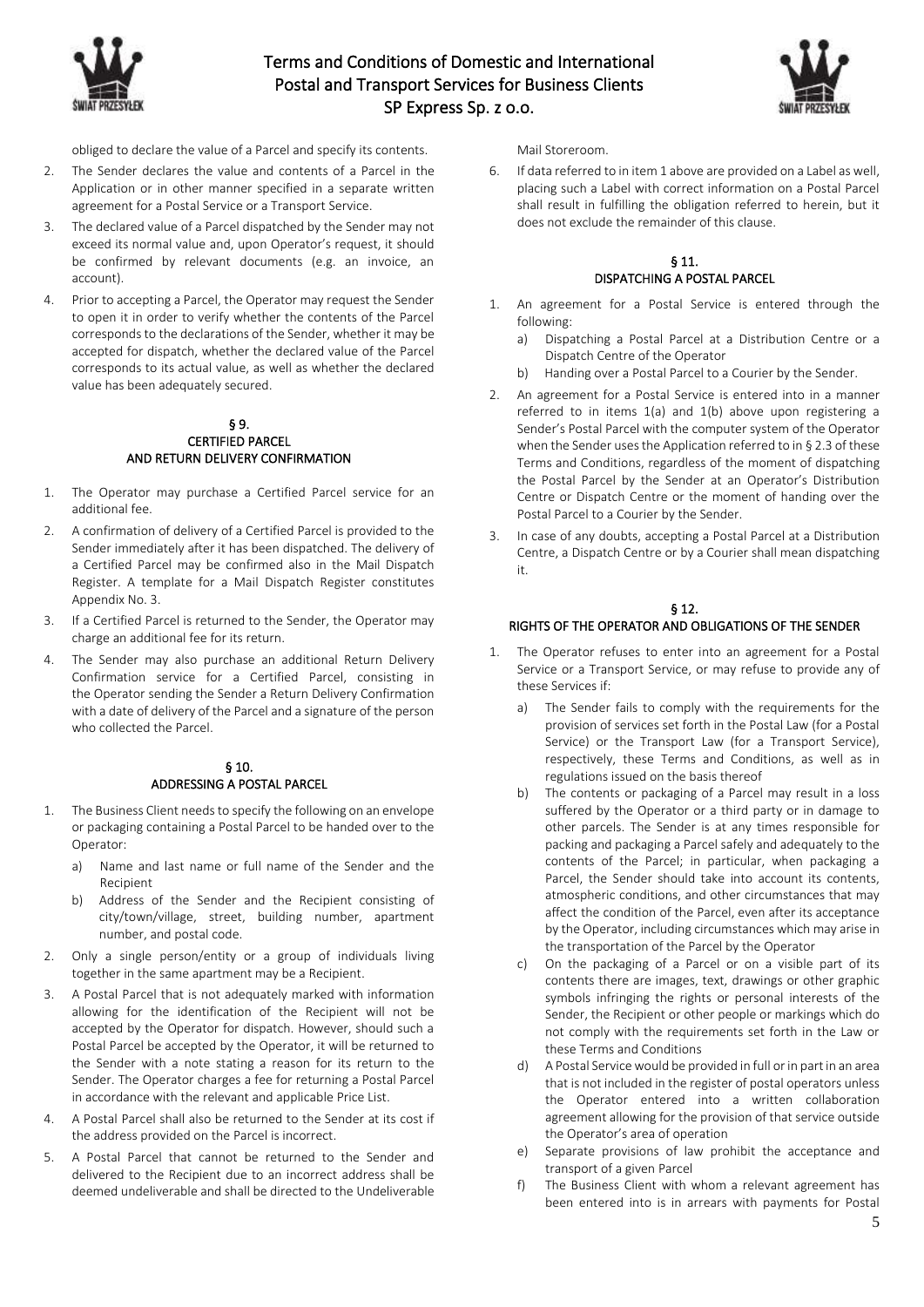



Services or Transport Services provided by the Operator

- g) The delivery address indicated on a Parcel is incorrect or illegible
- h) A Postal Parcel contains liquids, gases, breakable items, fragile items, live plants and animals or items requiring special treatment during the provision of the Postal Service
- i) It is reasonably suspected that the declaration of the value, contents, dimensions, and/or weight of a Parcel is inconsistent with the actual value, contents, dimensions, and/or weight of the Parcel.
- 2. In addition, the Operator has the following rights:
	- The right to refuse to enter into an agreement for services if a Parcel does not comply with the requirements for entering into it defined by the Operator, and in particular when:
		- The Parcel contains items (including those whose transport is not allowed) prohibited under the applicable laws and regulations, including by the Postal Law or relevant regulations of the Universal Postal Union and the Transport Law; as well as items originating from crime, money, securities, valuables (including jewellery, antiques, artworks, identification signs, etc.), weapons, ammunition, and other waste explosives or flammable materials (including weapons within the meaning of Art. 4.1 of the Weapons and Ammunition Act of 21 May 1999 (Dz.U. of 2017, item 1839, as amended), excluding: noise guns, starter pistols, alarm guns and ammunition for them as long as they are not firearms within the meaning of the said act; as well as  $$ provided that prior to dispatching the Parcel the Sender provides the Operator with documents required by the said act and complies with the remaining requirements for the services in question – hazardous items and substances within the meaning of separate regulations, chemical substances or their mixtures available on the market (e.g. designer drugs), including those with properties of explosive, flammable, oxidising, irritating, corrosive, sensitising, carcinogenic or mutagenic nature and those adversely affecting the reproductive system, detrimental to human health and life or property; narcotics and psychotropic substances, perishable articles that require special transport conditions (including those emitting fragrance or liquids), dead or live animals and plants, human corpses, human and/or animal organs, though the foregoing list is not exhaustive
		- ii. The Parcel is inadequately packaged so that it may open without interfering with the packaging, so that its contents can get lost or damaged or so that other parcels can get damaged while providing the Postal Service or the Transport Service; or when the dimensions and/or weight of the Postal Parcel exceeds the dimensions and/or weight defined in § 2.19 and § 2.26 of these Terms and Conditions, respectively
	- b) Refrain from providing a Postal Service or a Transport Service after having signed a relevant agreement if the Parcel does not comply with the requirements defined in the agreement and in the Terms and Conditions.
- 3. Freight may be verified by the Operator at any time as of its dispatch until its delivery to the Recipient in order to verify

whether it corresponds to the information provided in the Bill of Lading. Freight is verified in the presence of the Sender or, if it is impossible, in the presence of persons assigned by the Operator to verify it in compliance with the Transport Law.

- 4. Should the Operator refuse to enter into an agreement for a Postal Service and a Transport Service or withdraw from it for any of the reasons referred to in items 1 and 2 above, the Parcel accepted shall be returned to the Sender at its cost. The fee collected for the service provided is also to be refunded. If the Sender does not agree to cover the costs of sending back the Postal Parcel referred to in items 1 and 2 above, § 15.6–7 of these Terms and Conditions shall apply respectively.
- 5. If it is reasonably suspected that a Parcel does not comply with the requirements referred to in item 1 or 2 above, the Operator may verify – taking into consideration the relevant regulations – the contents of the Parcel at any stage of the provision of the service, also prior to its acceptance, by requesting the Sender to open it and subsequently to decide on accepting the Parcel, refusing to accept the Parcel or ceasing the provision of the service and returning the Parcel to the Sender at its cost as per the relevant and applicable Price List. Should the provision of the service be ceased, the fee paid by the Sender will be set off against a fee payable to the Operator for returning the Parcel to the Sender. The Sender shall be held liable under the general rules and regulations for damage and losses caused by packing and packaging a Parcel inadequately or by unacceptable contents thereof.
- 6. The Sender is obliged to adequately pack and package a Parcel, especially a Postal Parcel, in a way securing its contents against any damage to the Parcel in transport as well as in a manner that does not endanger people used by the Operator to provide the service nor other parcels handled by the Operator. In particular, the packaging should be:
	- a) Properly sealed in a way preventing access to the contents of a Parcel
	- b) Durable enough for the weight and contents of a Parcel
	- c) Secured externally in a way preventing the contents of a Parcel from moving
	- d) Marked with a label informing of its special nature, e.g. "GLASS" or "THIS WAY UP".

Instructions on the proper method of packing the Parcels are contained in the Guide published on the Operator's website at: http://swiatprzesylek.pl.

### § 13. RIGHT OF LIEN

- 1. The Operator that signed an agreement for a Postal Service or a Transport Service with the Sender has the right of lien on Parcels in order to secure claims arising from such an agreement and claims for reasonable additional costs of the service incurred for reasons attributable to the Sender or the Recipient.
- 2. Item 1 above does not apply to Parcels addressed to state authorities and administration bodies as well as judicial authorities and the prosecution.
- 3. Should the Recipient or the Sender refuse to satisfy the lien claims, the Operator with the right of lien will collectively open a Parcel and will begin the procedure of selling its contents after 14 days from the date of a written notification about the intended sale.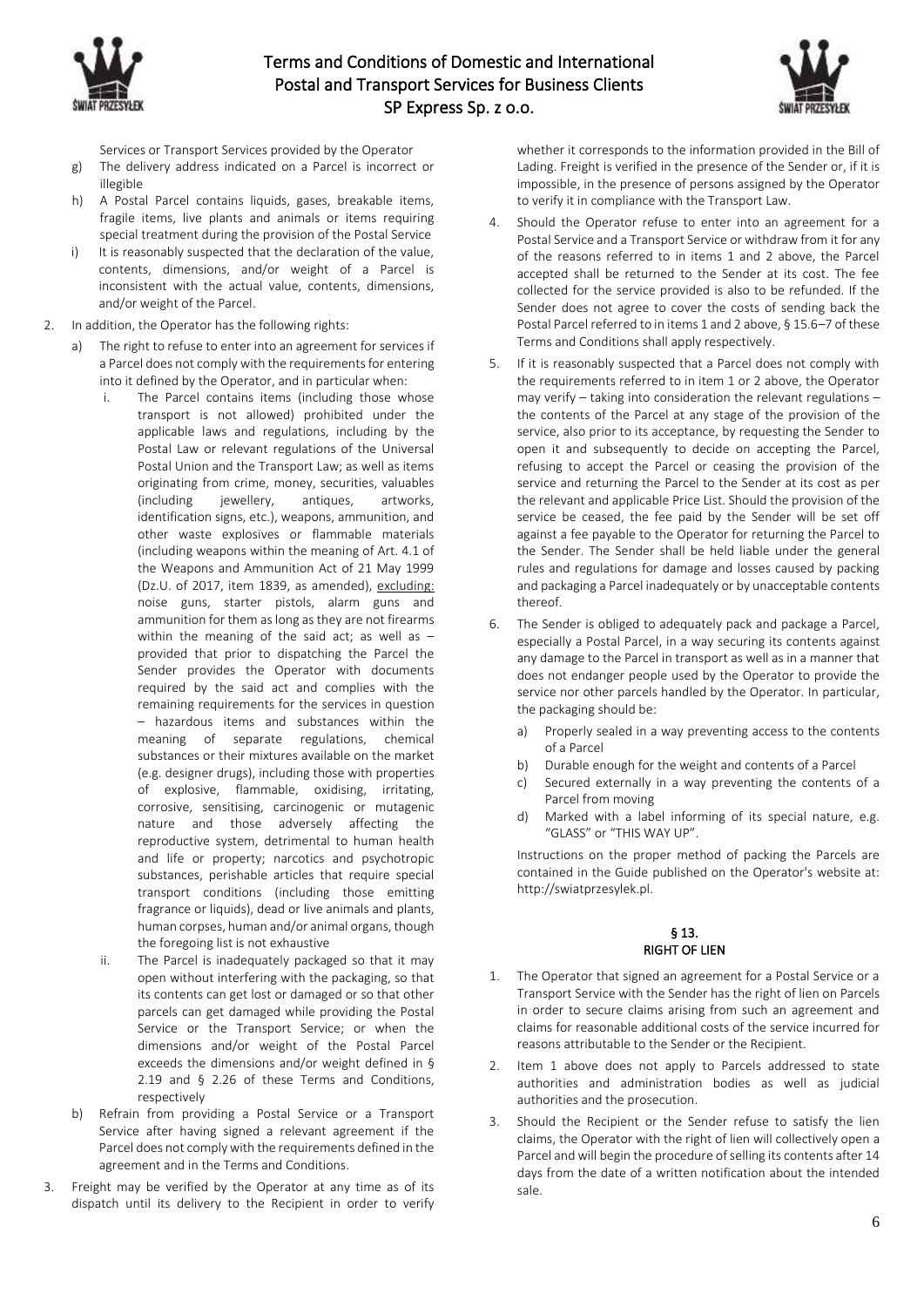



- 4. The Operator shall transfer an amount received from the sale of the Parcel referred to in item 3 to the Sender at its cost after setting off the lien claims.
- 5. The Operator may request the Sender to cover a difference if the lien claims exceed the amount from the sale of a Parcel.
- 6. If it is impossible to sell the entire Parcel or any of its part, § 15.6 of these Terms and Conditions shall apply to the unsold part of the Parcel.
- 7. Items 1–6 above are not in contradiction with the Polish Customs Law Act of 19 March 2004 (Dz.U. of 2018, item 167, as amended).

### § 14. DELIVERING A POSTAL PARCEL

- 1. A Registered Parcel, a Priority Parcel delivered by a courier or a Postal Parcel is deemed delivered upon its handover to the Recipient or an Authorised Person after the relevant person signs a Delivery Confirmation. A confirmation of delivery of a Registered Parcel or a Postal Parcel should include a delivery date and a legible signature of the Recipient or an Authorised Person.
- 2. Subject to item 1 above, Letters, standard Parcels, and Express Parcels are delivered in person or to a post box.
- 3. A Postal Parcel is delivered to the Recipient or an Authorised Person to the address indicated on the Parcel or in a relevant agreement for a Postal Service.
- 4. A Postal Parcel may also be delivered to the Recipient in person in a place agreed with the Recipient.
- 5. Undelivered Parcels are delivered by handing them over for collection at Distribution Centres or Undelivered Mail Centres.
- 6. While handing over a Postal Parcel for collection, upon Operator's request, the Recipient or an Authorised Person is obliged to present his or her valid personal ID card, passport, driving licence or other ID document with his or her photograph, an official seal with the emblem of the Republic of Poland, and a signature of its holder; and in the case of foreigners who do not hold any of the foregoing documents – to present other document confirming his or her identity.

# § 15.

# FAILED DELIVERY NOTE AND THE UNDELIVERABLE MAIL STOREROOM

- If the Recipient's post box is missing or the Recipient of a Certified Parcel is absent, the Courier shall provide the Recipient with a written note, left on the Recipient's door or in another visible place, informing of the attempted delivery of the Certified Parcel and the address of the Distribution Centre or the Undelivered Mail Centre wherein the Postal Parcel should be collected within 7 days of the day following the delivery of the note.
- 2. Upon the lapse of a 7-day period starting from the day following the delivery of the note referred to in item 1 above, the Courier shall provide the Recipient with another note informing that the Certified Parcel may be collected within 7 days, starting from the day following the delivery of the second note referred to above. Undelivered Parcels shall be stored in a Distribution Centre or an Undelivered Mail Centre for at least 15 days of the day following the delivery of the first note referred to in item 1.
- Upon Sender's or Recipient's request, the note referred to in items 1 and 2 above may be delivered to the Recipient via electronic means, provided that such an option is allowed by the Operator at the time.
- 4. Upon the expiration of the time limit for collection, the Postal Parcel shall be returned to the Sender.
- 5. In the case of the Postal Parcels referred to in item 4 above and Parcels returned as misaddressed, the return costs shall be borne by the Sender.
- 6. If the data provided on the envelope or the packaging are insufficient to return the Postal Parcel to the Sender, as well as in the cases referred to in § 10.5, the third sentence of § 12.4, and § 13.6 hereof, the Parcel shall be directed to the Undeliverable Mail Storeroom of the Operator. Such a Parcel shall be subject to procedures indicated in Art. 32 and 33 of the Postal Law.
- 7. If a Postal Parcel which cannot be returned to the Sender is transferred to the Undeliverable Mail Storeroom as undeliverable, the Operator shall return the Parcel to the Sender only and exclusively at an express written request made by the Sender and after the Sender has paid all its dues owed to the Operator for returning said Postal Parcel.

## § 16. RIGHTS OF THE SENDER

- 1. Until the delivery of a Certified Parcel is completed, the Sender may:
	- a) Terminate the postal service agreement;
	- b) Request the change of the Recipient or the place of delivery.
- 2. The Postal Operator which has entered into an agreement for a Postal Service with the Sender may request the Sender to pay the fees incurred for the actions taken as a result of the Sender's termination of the agreement or the introduction of changes referred to in item 1 above.

# § 17. TIMES OF DELIVERY OF DOMESTIC POSTAL PARCELS

- 1. The Operator shall deliver Parcels accepted for transit and delivery in the Republic of Poland in the following time limits (business days):
	- a) Letter declared time limit within 4 days from the date of dispatch
	- b) Registered Parcel declared time limit within 3 days from the date of dispatch
	- c) Advertising Parcel declared time limit within 5 days from the date of dispatch
	- d) Package declared time limit within 3 days from the date of dispatch
	- e) Express Parcel declared time limit within 2 days from the date of dispatch
	- f) Priority Parcel delivered by a Courier guaranteed time limit – within 7 days from the date of dispatch
- 2. The declared times of delivery indicated in item 1 are applicable to Parcels indicated in items 1(a) through 1(d) dispatched until 3.00 pm, and in the case of Express Parcels – dispatched until 1 pm.
- 3. Express Parcels dispatched after 1.00 pm and all other Parcels dispatched after 3.00 pm shall be deemed dispatched on the following day.
- 4. If a Parcel is dispatched at a Dispatch Centre of the Operator, the delivery times set forth in item 1 above shall be extended by one business day.
- 5. The time limits indicated in item 1 above do not include public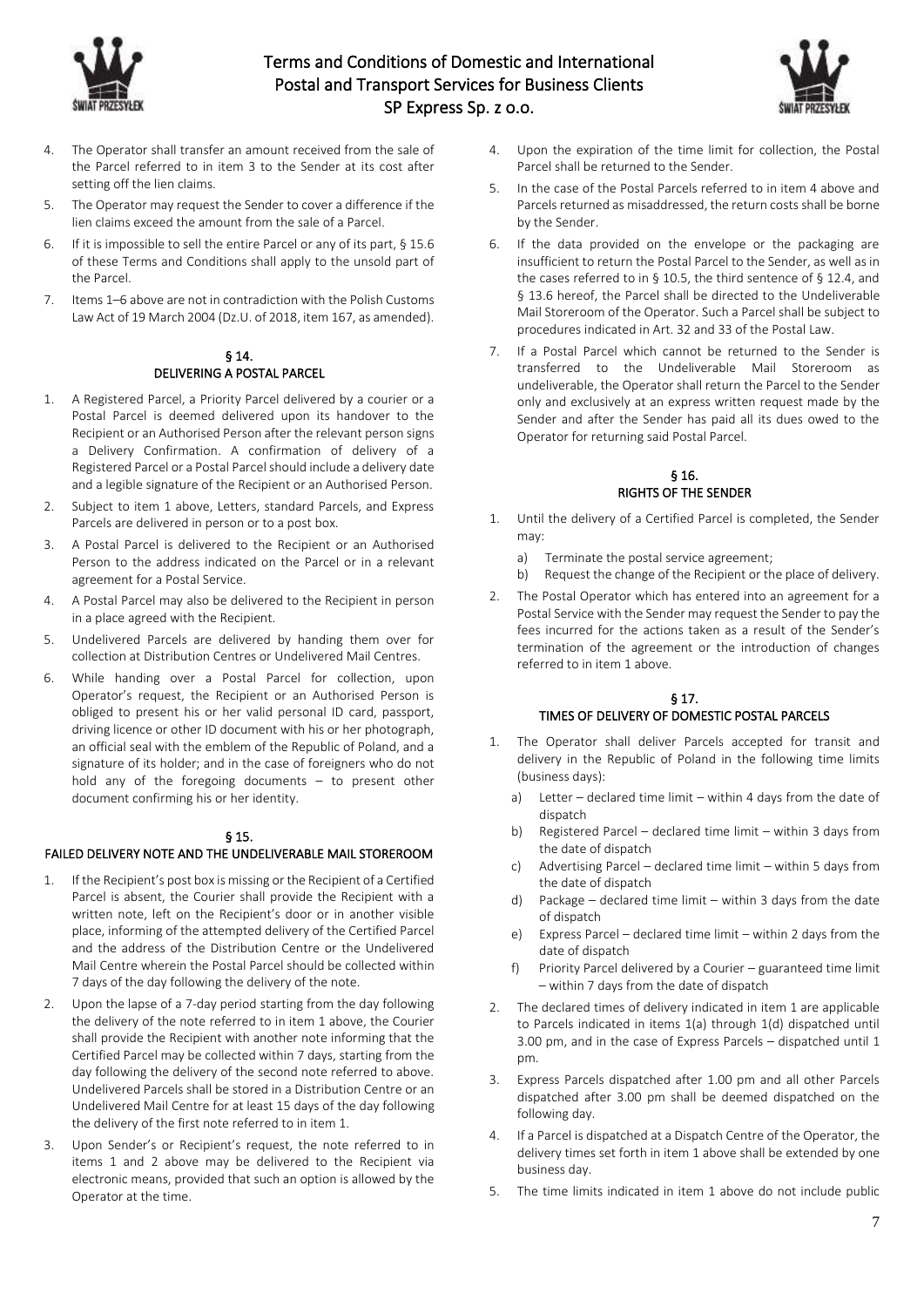



holidays, Saturdays or Sundays.

6. The time limits indicated in item 1 above refer to the estimated delivery time of a Postal Parcel, excluding the time limit indicated in item 1(f) above.

#### § 18. DETAILED REGULATIONS ON PRIORITY PARCELS DELIVERED BY **COURIERS**

- 1. A Priority Parcel delivered by a Courier may be accepted for transport (transit and delivery) on the basis of a previously filed order placed via the Application in the following manner:
	- a) at a Distribution Centre or a Dispatch Centre after the Priority Parcel has been delivered there by the Sender
	- b) at the Sender's location after the Priority Parcel has been collected from the Sender by a Courier.
- 2. Any Priority Parcel to be dispatched needs to be properly addressed in accordance with a template provided to the Sender at a Distribution Centre or a Dispatch Centre, by a Courier, or in the Application. A Priority Parcel delivered by a Courier shall bear a corresponding Label generated in the Application or otherwise provided to the Sender by the Operator. A properly addressed Priority Parcel delivered by a Courier shall contain in particular:
	- a) Correct address details (street, building/apartment number, postal code, and city/town/village) and contact details (phone number and, optionally, email address) of the Sender
	- b) Correct address details (street, building/apartment number, postal code, and city/town/village) and contact details (phone number and, optionally, email address) of the Recipient
	- c) Information on the Priority Parcel (dimensions, weight, value, and detailed information on the contents).
- 3. For a Priority Parcel to be accepted, the Operator (a Courier or an employee of a Distribution Centre or a Dispatch Centre) must positively verify the data indicated on the Priority Parcel, their consistency with the Label, and the capability to render the service.
- 4. An agreement for services shall be concluded upon the acceptance of a Priority Parcel by a Courier or the acceptance of a Priority Parcel for dispatch at a Distribution Centre or a Dispatch Centre.
- 5. The agreement shall be evidenced by the Label or another shipping document confirmed by the Operator, such as an electronic message, a printout or another document used by the Operator and containing data indicated herein and under the applicable laws and regulations.
- 6. The Sender shall decide on the manner of delivering a Priority Parcel while generating an order in the Application, on the Label or in another shipping document, by selecting one of the available options:
	- a) Delivery to the address provided (default option)
	- b) Delivery to a Distribution Centre or an Undelivered Mail Centre, i.e. personal pick-up (option available only for some Distribution Centres and Undelivered Mail Centres of the Operator or its Partners, as indicated in the Application).
- 7. As a rule, if the Recipient and any other person authorised to collect a Priority Parcel are absent, the Recipient may alternatively:
	- a) Collect the Priority Parcel at a date, place, and hours

indicated by the Operator (Failed Delivery Note) or

b) Agree with the Operator on another (second) attempt to deliver the Priority Parcel, and if that attempt is failed as well (e.g. due to the absence of the Recipient and any other person authorised to collect the Priority Parcel), agree on yet another (third) attempt to deliver the Priority Parcel, which is subject to a fee indicated in the relevant and applicable Price List.

The Operator shall inform the Recipient of the options listed above in the manner selected at the Operator's discretion (a written note, a text message sent to the phone number provided, an email sent to the email address provided (Failed Delivery Note)).

- 8. An undelivered Priority Parcel shall be stored at an indicated Distribution Centre or an indicated Undelivered Mail Centre for at least 3 (three) business days, starting from the last delivery attempt. If the time limit indicated above expires and the Recipient fails to respond, the Operator shall return the Priority Parcel to the Sender with a "Failure to Deliver" note, following the rules set forth below:
	- a) Returns of Priority Parcels are subject to a fee as per the relevant and applicable Price List
	- b) The Operator shall make at least one attempt at returning the Priority Parcel directly to the Sender
	- c) In the case of failure to deliver the Priority Parcel back to the Sender, the Operator shall inform the Sender, in a text message or an email, of the returned Priority Parcel, indicating a possible date and time of collection
	- d) Undelivered Priority Parcels need to be collected within 3 (three) business days from the date of return
	- e) Undelivered Priority Parcels which have not been collected by the Sender within the time limit indicated above shall be deemed undeliverable.
- 9. A Priority Parcel shall be returned also if the Recipient refuses to collect the Priority Parcel or if the Recipient's address details provided are incorrect.
- 10. An undelivered Priority Parcel shall be deemed lost if, within 30 days from the date of dispatch, the delivery has not been completed and no note has been provided informing of the attempted delivery and the Distribution Centre or the Undelivered Mail Centre wherein the Parcel may be collected.
- 11. A confirmation of delivery of a Priority Parcel may be provided in writing or electronically. The delivery of a Priority Parcel shall be confirmed by a legible signature affixed by the Recipient (or another Authorised Person) itself.
- 12. Subject to the rules for filing complaints and to generally applicable regulations, all reservations over the services or the condition of the Priority Parcel delivered by a Courier should be described by the Recipient / the Sender (in the case of the Priority Parcel being returned to the Sender) or an Authorised Person at the moment of collecting the Priority Parcel on the forms used by the Operator or its Partner.

# § 19.

# DETAILED REGULATIONS ON INTERNATIONAL PARCELS

1. Regardless of the provisions hereof referring to domestic Parcels, it is unacceptable to dispatch Parcels containing: articles prohibited under relevant regulations of the Universal Postal Union; articles whose transit is prohibited under the applicable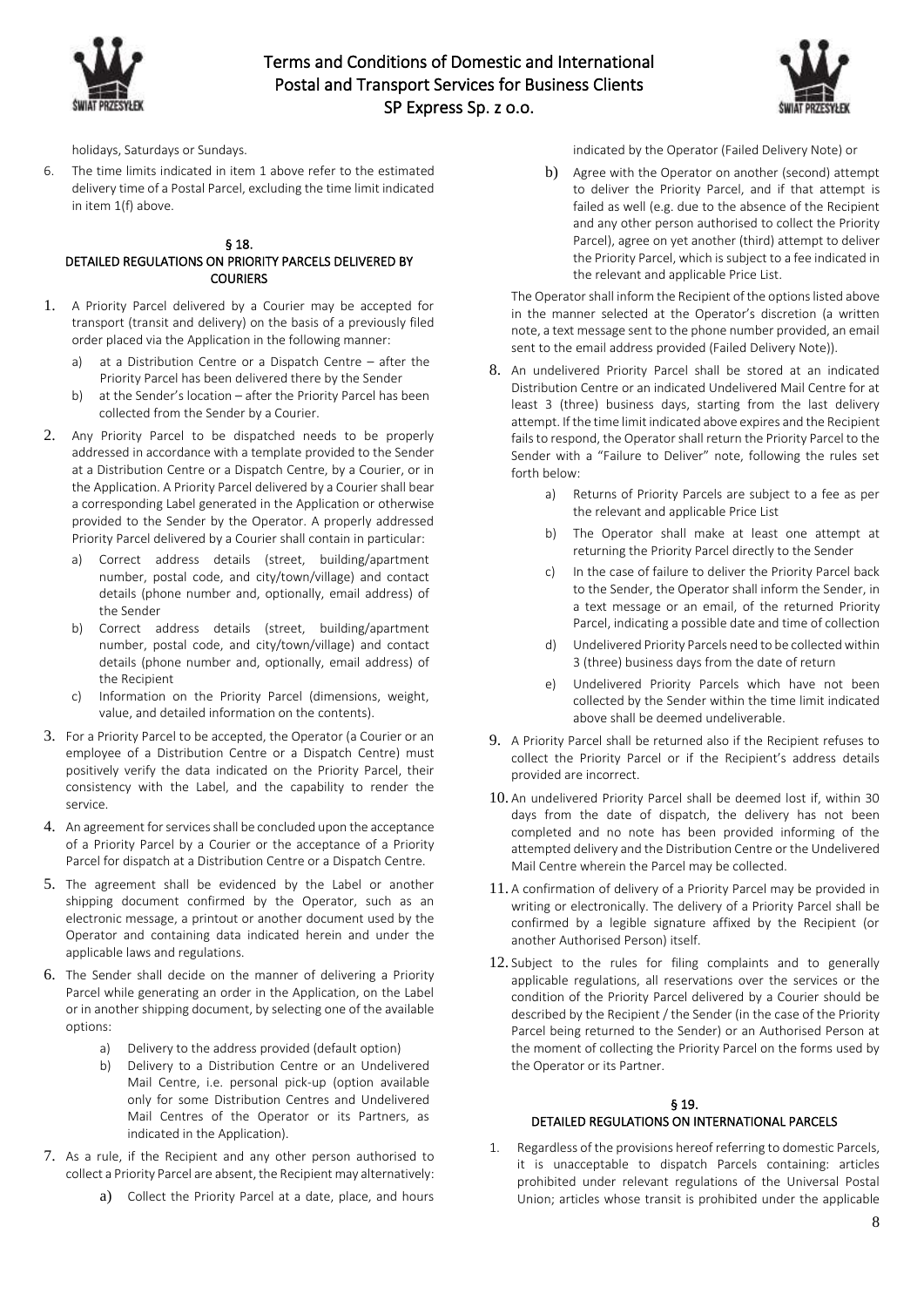



laws and regulations, agreements, conventions, or international accords signed by Poland (particularly the Convention on the Contract for the International Carriage of Goods by Road), articles containing cash, securities, other instruments of payment; portable instruments of payment such as: endorsed share certificates, bonds, letters of credit, nominal value coupons, or other means of payment, valuables (jewellery, fine arts, antiques, numismatic items, etc.); knives and other sharp/pointed items, weapons and ammunition; explosives or flammables, as well as dangerous articles and substances (including the articles listed in the International Maritime Dangerous Goods Code, the European Agreement concerning the International Carriage of Dangerous Goods by Road, and all other national and international regulations governing the transport of dangerous goods or rendering services involving dangerous goods); lottery tickets, gambling devices – in the cases prohibited under the laws of Poland or any country of transit, tobacco, alcohol, perishables, including perishable food products, articles requiring transport in special conditions; chemically or biologically active materials; radioactive materials; animals, human and animal remains; embryos, products of animal origin; materials of plant origin, narcotics and psychotropic substances; medication requiring transport in special conditions; other articles which could pose a health risk to any person who comes into contact with the article, other articles which could damage or destroy other parcels; pornographic or obscene materials, dangerous waste; other articles whose transport, import, export, handling, use, or possession is prohibited under the applicable laws and regulations, including the laws of the destination country, or any other articles which cannot be safely or legally transported in the opinion of the Operator, provided that the Operator informs the Sender of this fact prior to dispatching an International Parcel. In particular, the Operator shall refuse a Parcel if its acceptance would infringe upon the provisions of the Postal Law, the Convention on the Contract for the International Carriage of Goods by Road, the Transport Law, other generally applicable laws and regulations of Poland or the countries of transit and delivery.

- 2. It is unacceptable to provide a Parcel with any inscriptions, symbols, or marks which blatantly infringe upon the law, the rules of common decency or the public order.
- 3. It is unacceptable to dispatch Parcels containing items which, due to their shape, character or packaging, may pose a risk to people, contaminate or damage other parcels, equipment, or goods owned by the Operator, the Partners or third persons. Furthermore, a Service involving an International Parcel shall not be rendered if it is subject to the criminal law under relevant regulations.
- 4. In addition, it is unacceptable to dispatch the following:
	- a) Parcels addressed to the following Recipients: Army Post Office (APO) and Fleet Post Office (FPO)
	- b) Parcels containing wet ice (frozen water); which are moist, leaking, or smelling; packaged in kraft paper; posing a risk of delay or damage to the equipment, the staff or other parcels
	- c) Parcels sent as part of the following procedures: carnets (allowing for a duty-free temporary import for exhibitions etc.); the drawback system (whereunder paid customs fees are reimbursed during export), temporary import under bond (allowing for temporary import to conduct repairs, etc.) or letters of credit
- d) Parcels whose value exceeds the allowed customs value.
- 5. In the situations provided for by the law or upon request of competent authorities of a country of transit, the Operator or its Partner may allow for the opening and inspection of an International Parcel without notifying that to the Sender or the Recipient. The Operator and its Partners delivering an International Parcel outside the territory of Poland reserve the right to x-ray said International Parcel. When dispatching an International Parcel, the Sender must be aware that said International Parcel may be x-rayed which may affect its condition and contents.
- 6. Information on customs requirements ("Requirements for Customs Clearance") applicable to Parcels sent abroad is available at the Operator's website [http://swiatprzesylek.pl](http://swiatprzesylek.pl/) as well as at Distribution Centres and Dispatch Centres of the Operator.
- 7. The Operator reserves the right to introduce additional limitations at a month's notice (by publishing the limitations at the Operator's website: [http://swiatprzesylek.pl](http://swiatprzesylek.pl/) as well as at Distribution Centres and Dispatch Centres of the Operator), which may result from the following:
	- a) Legal regulations of any country of transit of the International Parcel in question
	- b) Legal regulations of the country of delivery
	- c) Legal regulations arising from the type of service ordered.
- 8. Dispatching certain articles may be subject to different rules of customs clearance which may extend the delivery time of an International Parcel.
- 9. The Operator may be legally obliged to report an improperly declared or undeclared Parcel containing dangerous articles to competent local authorities if the Sender has dispatched such an International Parcel despite the prohibition. In such a situation, the Sender may be subject to a fee or other penalty imposed in accordance with the applicable laws and regulations.
- 10. If there is reasonable doubt whether an International Parcel meets the requirements specified in the preceding items, the Operator reserves the right to verify its contents prior to acceptance, in compliance with the requirements arising from the applicable laws and regulations, in particular the Postal Law and the Transport Law. As a result of the foregoing, the Operator may return or refuse to accept such an International Parcel and, in exceptional and justified cases and in accordance with relevant regulations, may destroy its contents, provided that they pose a risk to people or other parcels.
- 11. International Parcels may be subjected to inspections carried out by relevant authorities (e.g. customs and border protection officers) in accordance with the laws and regulations applicable in the countries of transit. Such inspections may involve opening an International Parcel and verifying its contents by competent authorities without prior notice to the Sender or the Recipient.
- 12. The Sender must complete all customs, fiscal, and other procedures required for the items included in the International Parcel (fill out relevant documents, pay customs fees, taxes, etc.) in accordance with relevant regulations. The Operator shall not pay on behalf of the Sender any fees, customs-related or otherwise, for items included in an International Parcel, and if the Operator has been forced to pay the fees referred to in the preceding sentence, the Sender shall refund the expenses incurred without undue delay.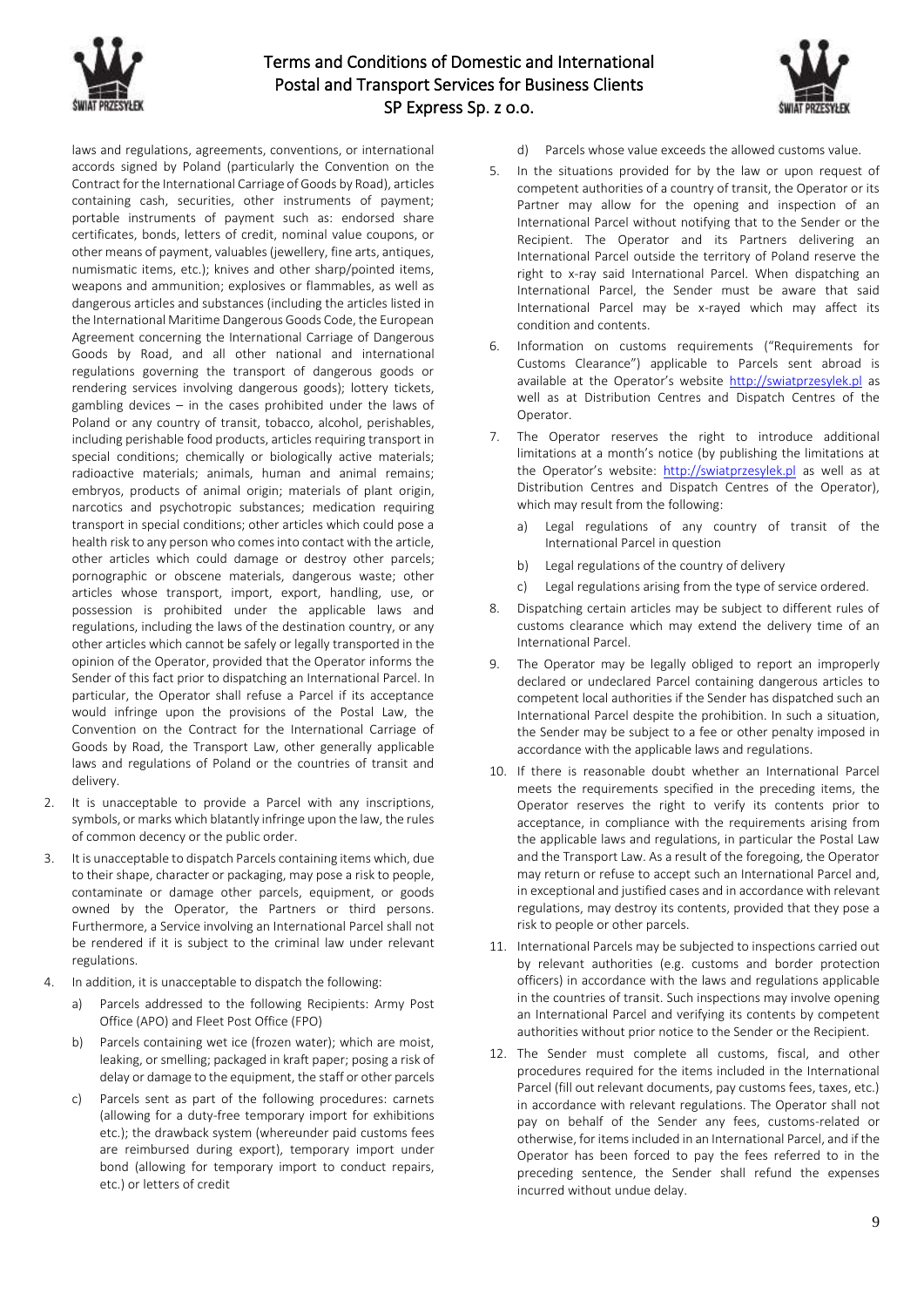



- 13. The Sender acknowledges that International Parcels may be subjected to customs clearance in the destination country prior to their delivery to the Recipient. The Operator recommends the Sender to ensure that articles sent in International Parcels can be admitted to the country of delivery. An up-to-date list of articles prohibited as imports in individual countries is available at the Operator's website [http://swiatprzesylek.pl](http://swiatprzesylek.pl/) as well as at Distribution Centres and Dispatch Centres of the Operator. If the Sender dispatches an International Parcel containing prohibited items listed herein or in the generally applicable laws and regulations, the Sender shall pay the fees incurred as a result of sending foreign goods to the Sender and returning them from the country which prohibits such goods as imports.
- 14. The Sender is obliged to fill out and enclose the documentation necessary for completing the customs procedure. All the information on the necessary documents and templates for customs documents are available at the Operator's website [http://swiatprzesylek.pl](http://swiatprzesylek.pl/) as well as at Distribution Centres and Dispatch Centres of the Operator.
- 15. If an International Parcel is withheld by customs agencies or offices due to any errors, inaccuracies, or any other omissions in documentation, the Operator shall notify the Recipient and then the Sender of such a situation. If the Recipient / the Sender is obliged to provide accurate information or documentation under the local laws and regulations and the Recipient / the Sender neglects to fulfil this obligation without undue delay, the International Parcel may be deemed impossible to deliver. The Operator shall not be held liable for the impossibility to deliver an International Parcel due to the inaccuracy or incompleteness of documentation, i.e. due to the negligence of the Sender / the Recipient.
- 16. When appropriate, upon Operator's request, the Sender residing/seated in the European Union may appoint the Operator, its Partner, or a delivery company as the Sender's direct representative, authorising them to prepare and submit relevant declarations (e.g. customs declarations, export declarations, etc.), and take all actions related thereto on the behalf, at the expense, and at the risk of the Sender.
- 17. The Operator reserves the right to charge additional fees based on real costs of customs clearance or other services rendered in relation to the customs clearance of the Parcels.
- 18. International Parcels which have not been collected from the customs office shall be deemed undeliverable within the meaning of the Postal Law. If the Recipient or any third person requested by the Operator to ensure the reimbursement of the costs of fees and taxes required for customs clearance of an International Parcel refuses to pay said costs, the Operator may notify the Sender of the situation by sending an adequate letter or an electronic message containing a scanned copy of such a letter to the email address provided. If the Sender refuses to confirm its intent to reimburse the Operator for the expenses incurred, the International Parcel shall be returned to the Sender, deposited in a storage facility or a bonded warehouse, or deemed undeliverable. In such an event, the Sender shall pay the return fee in accordance with the relevant and applicable Price List and bear the costs of storing the International Parcel in a storage facility or a bonded warehouse.
- 19. The Operator forewarns that International Parcels may be seized and withheld by competent institutions of the countries of transit (e.g. by customs offices, border protection offices or other public authorities) which may delay or even preclude the delivery of

International Parcels. In such a situation, the Operator shall not be held liable if it was ready to render the Service involving the International Parcel but said Service was made impossible for reasons beyond the Operator's control.

20. The Operator delivers the foreign Shipments on the declared dates indicated in the information sheet and the guaranteed period of 60 business days after the date of dispatch.

## § 20. DISPATCHING AN INTERNATIONAL PARCEL

- 1. Any International Parcel needs to bear legible addresses of the Sender and the Recipient (i.e. name and last name, street, town, postal code, and name of the destination country) provided in a durable manner in Polish and in English or French (names of countries in English and in French are available at the Operator's website [http://swiatprzesylek.pl](http://swiatprzesylek.pl/) as well as at Distribution Centres, Undelivered Mail Centres, and Dispatch Centres of the Operator). Detailed information on the preparation of an International Parcel for dispatch is available at the Operator's website indicated above and in the Information Guide included in Appendix 2 hereof.
- 2. If possible, the Recipient's details provided on International Parcels should include not only the Recipient's address but also its phone and fax number. The Sender may also provide its or the Recipient's email address as a possible means of communication with the Operator.
- 3. The fee for an International Parcel shall be collected at the moment of its dispatch as per the relevant and applicable Price List.
- 4. International Parcels dispatched after 1.00 pm shall be deemed to be dispatched on the following day.
- 5. By dispatching an International Parcel, the Sender declares that the International Parcel does not contain any items which are unacceptable or prohibited hereunder or under the applicable laws and regulations.
- 6. Prior to dispatching an International Parcel, the Sender is obliged to verify whether its contents are not prohibited under relevant regulations of the countries of transit and the country of delivery or under the list of articles prohibited as imports indicated in the regulations of the Universal Postal Union.
- 7. The Operator shall refuse to accept an International Parcel if the Sender declares that it contains any items which are unacceptable or prohibited hereunder or under the applicable laws and regulations.
- 8. The Operator may refuse to accept an International Parcel if the Sender refuses to sign the dispatch confirmation which includes a declaration that the Parcel does not contain any items which are unacceptable or prohibited hereunder or under the applicable laws and regulations.
- 9. International Parcels need to be properly and securely packed and packaged in a manner which allows for their opening without interfering with the packaging, prevents from their loss or any damage to its contents during transport, and precludes them from damaging other parcels. The foregoing refers to all types of transport. If the foregoing obligations are not fulfilled and any damage occurs, the Operator may claim adequate damages and postpone the service, provided that its continuance would risk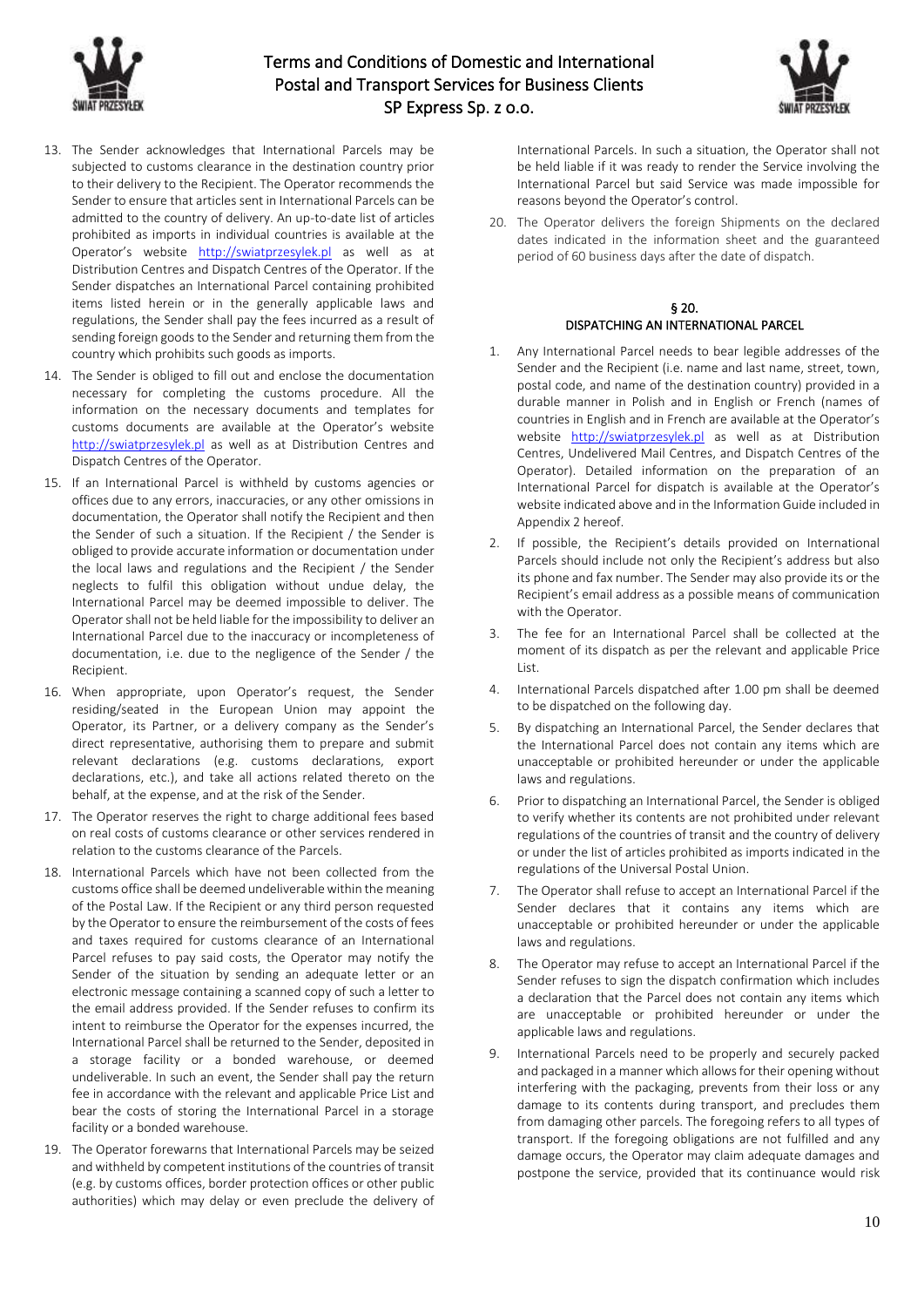

damaging or destroying other parcels or causing another damage.

- 10. Items susceptible to damage during air transport (e.g. due to changes in temperature or air pressure) have to be properly secured by the Sender with the use of adequate packaging. When dispatching an International Parcel, the Sender has to consider all the circumstances, including atmospheric conditions, which may affect International Parcels and are beyond the control of the Operator, particularly if the International Parcel is to be transported via airmail or sea mail. The Operator does not provide air conditioning during transport. The Operator does not provide any service which would involve re-freezing or adding dry ice to International Parcels.
- 11. If the International Parcel is: refused by the Recipient, leaking, damaged or smelling (the instances hereinafter referred to jointly as: "Leakiness"), The International Parcel shall be returned to the Sender if possible. If an International Parcel is refused by the Recipient or the Sender of if an International Parcel cannot be returned due to Leakiness, the Operator shall charge to the Sender all relevant fees indicated in the relevant and applicable Price List and the expenses incurred as a result of eliminating contamination or of the destruction of the International Parcel.
- 12. The Sender places all articles non-resistant or susceptible to changes in temperatures (including high or low temperatures), humidity, pressure, etc. in an International Parcel at its own risk and responsibility. The Operator reserves the right to transport International Parcels across various climatic zones, thus subjecting the Parcels to various atmospheric conditions, which may affect the contents and the condition of the Parcels.
- 13. If despite the limitations arising herefrom the Sender decides to dispatch electronic storage devices containing any confidential data (such as trade secrets, financial information, private information, or health information), it is recommended that the Sender create and hold on to a copy of such data prior to dispatching the Parcel. Furthermore, it is recommended that the Sender properly secure the information saved on electronic storage devices included in the Parcel against destruction, copying or loss. When rendering the Postal Service, The Operator does not guarantee protection against the loss of data and information saved on any kind of data storage devices, including optical and magnetic discs, memory cards, hard drives, CDs, DVDs, Blu-ray discs, 3D discs, etc. as the Parcels may be affected by atmospheric conditions, including changes in air pressure, temperature, humidity, climate, etc. whereof the Sender should be aware when dispatching an International Parcel. International Parcels must not contain classified information within the meaning of the Act of 5 August 2010 on the Protection of Classified Information (Dz.U. of 2016, item 1167, as amended).
- 14. The Operator does not offer any special handling of International Parcels bearing the "FRAGILE" label, visual labels such as the "UP" or "TO END UP" arrows, or other similar labels, including the equivalents of those labels expressed in other languages.

### § 21. DELIVERING AN INTERNATIONAL PARCEL

1. An International Parcel shall be delivered at the Recipient's address indicated by the Sender. An International Parcel may be delivered to another person authorised to collect the International Parcel or to an address other than the one indicated on the International Parcel provided that a relevant consent has been granted by the Sender or the Recipient, or that such an option is allowed under the laws and regulations, including the laws of the country of delivery, or that such an option is allowed under the internal regulations of the Operator or its Partner.

- 2. The Operator shall deliver International Parcels to the addresses of PO Boxes only if such an option is allowed under the laws and regulations of the country of delivery or under the internal regulations of the Partner. The Operator does not deliver International Parcels to the addresses of the PO Boxes of the army of the United States of America, such as APO or FPO.
- 3. International Parcels intended for hotels, hospitals, public offices or institutions, universities or other public facilities having their own postal department or a parcel/goods collection point will be delivered to those places unless agreed otherwise with the Operator prior to dispatch. The Operator's compliance with the Sender's demands to terminate the agreement, return the International Parcel, correct or alter the address or the Recipient after the International Parcel has been dispatched is subject to fees as per the relevant and applicable Price List.
- 4. The Operator undertakes to deliver an International Parcel with complete address details within 31 business days from its dispatch. If the delivery of an International Parcel is delayed due to customs clearance or other administrative regulations issued as a result of an inspection, random checks, documentation errors or omissions attributed to the Sender, or due to any procedure related to the delivery of the International Parcel, the date of delivery of the International Parcel shall be extended by the number of business days equal to the number of additional days (or parts of days) necessary to complete the formalities.
- 5. Estimated times of delivering International Parcels to each country are provided in the Information Guide. The times are for guidance only and do not impose any specific obligation on the Operator. If an International Parcel is dispatched at a Dispatch Centre of the Operator, estimated delivery times shall be extended by one business day.
- 6. An International Parcel which cannot be delivered to the Recipient shall be returned to the Sender by the Operator. In the event of returning an International Parcel to the Sender, a return fee shall be charged. The Operator may request the Sender to pay additional costs arisen due to defects in the International Parcel as per the relevant and applicable Price List. If the Sender refuses to pay said costs, the Operator may refuse to provide the Postal Service or postpone its provision until the dues have been paid. An International Parcel which is undeliverable within the meaning of the relevant regulations (i.e. cannot be delivered to the Recipient or returned to the Sender due to the address of the Sender being missing or incorrect) may be opened by the Operator in situations provided for by the law in order to acquire data for delivering or returning the International Parcel to the Sender. If the data are not acquired or if the Sender refuses to collect the returned International Parcel in accordance with the regulations, the International Parcel may be destroyed after a minimum period of 60 days since its opening.
- 7. An International Parcel may be also deemed undeliverable particularly in one of the following cases:
	- a) The Recipient's address is incomplete, illegible, incorrect or cannot be located
	- b) The International Parcel is supposed to be delivered to an address located outside the area of operation of the Operator or its Partners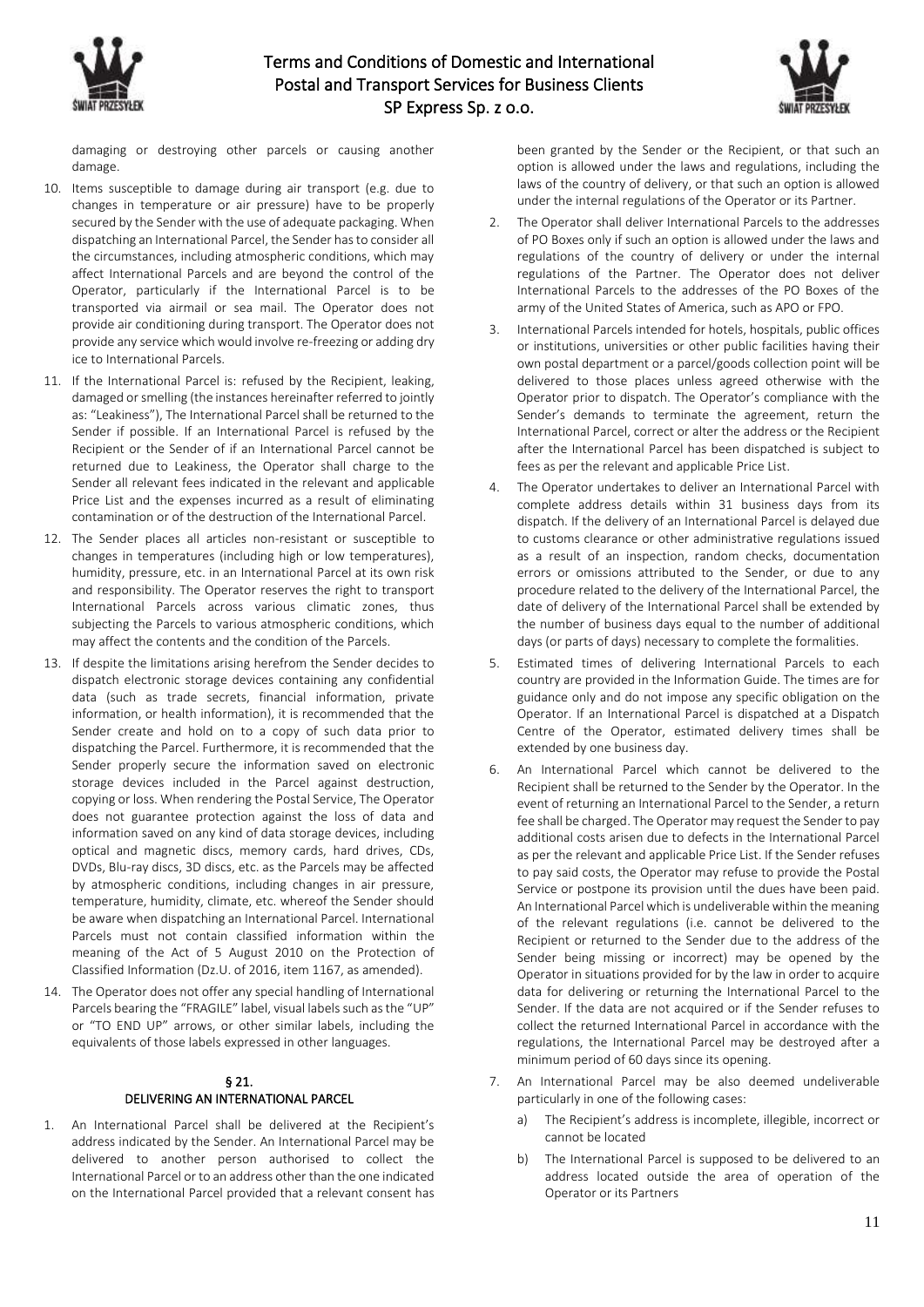



- c) The seat of the Recipient's company is permanently closed
- d) Delivery is impossible due to the absence of an Authorised Person, the refusal to accept the International Parcel or the refusal to confirm its delivery during the first or any subsequent delivery attempt
- e) The International Parcel cannot be cleared by customs
- f) The International Parcel poses a risk of damaging or delaying the delivery of other parcels or poses a risk to people's life or health
- g) The International Parcel contains forbidden items
- h) The packaging of the International Parcel is improper or
- i) The contents or the packaging of the International Parcel are damaged in a manner preventing re-packaging and may pose a risk to people or contaminate or damage other parcels, equipment or goods owned by the Operator or third persons.
- 8. If an International Parcel is for any reason impossible to deliver, the Operator may attempt to notify the Sender of that fact in order to agree upon the return of the International Parcel. If the attempts at notifying the Sender are unsuccessful for five business days or if the Sender neglects to provide the Operator with further instructions within five business days, the Operator may deliver the International Parcel back to the Sender, deliver the International Parcel to a storage facility or a bonded warehouse or destroy the International Parcel in the situations provided for by the law. If the International Parcel cannot be delivered, cleared by customs, or returned, the Sender shall be charged with the expenses, costs, and fees accrued as a result of sending, storing, or disposing of the undeliverable International Parcel, unless the International Parcel could not be delivered for reasons attributable to the Operator.
- 9. International Parcels which cannot be returned due to legal regulations applicable in a given jurisdiction shall be placed in a storage facility or a bonded warehouse. The costs of re-sending are added to the original costs incurred by the Sender unless the International Parcel could not be delivered for reasons attributable to the Operator. Further information on fees payable in a specific case is available upon request.
- 10. The Operator does not exclude the possibility of the Operator or the Partner attempting to deliver the International Parcel more than once, depending on the regulations applicable in the country of delivery and on the regulations of the Partner. The second delivery attempt may be subject to an additional fee indicated in the relevant and applicable Price List or a price list of the Partner.
- 11. Each time, a note of the attempted delivery indicating the time of the second attempt is left at the Recipient's address. After every unsuccessful delivery attempt, the International Parcel is left at the nearest office of the Partner operating in the Recipient's country and a note informing of the attempted delivery of the International Parcel is left with the Recipient. If the delivery attempt is unsuccessful, only one more delivery attempt will be made. If an International Parcel was not successfully delivered after two attempts, it shall be deemed impossible to be delivered (undeliverable).

### § 22.

# OPERATOR'S LIABILITY FOR FAILURE TO PROVIDE OR FOR IMPROPER PROVISION OF A POSTAL SERVICE

- 1. The Operator that entered into an agreement for a Postal Service with the Sender is liable for failure to provide or improper provision of the Postal Service unless such a situation results from any of the following:
	- a) A force majeure event
	- b) Reasons attributable to the Sender or the Recipient for which the Operator is not responsible
	- c) Sender's or Recipient's breach of the Postal Law or these Terms and Conditions
	- d) Properties of the item sent, especially due to its high susceptibility to damage resulting from its defects or natural features. When invoking any of the foregoing circumstances, the Operator shall present a relevant proof.
- 2. The Operator shall not be held liable for damage to a Postal Parcel if the only reason for such damage are the properties of the item transported inside the Postal Parcel; in particular, the Operator shall not be held liable for the impact on the item inside the Postal Parcel of atmospheric conditions, the lapse of time from its dispatch or damage to the Postal Parcel caused by packing, packaging or securing the item inside the Parcel incorrectly or insufficiently.
- 3. The Operator shall not be held liable for damage to a Postal Parcel:
	- a) Consisting in loss of information saved on any data storage device, including optical discs and magnetic discs
	- b) Consisting in loss of weights and measures within the natural loss standards, and if there are none – within the universally acceptable ones
	- c) Resulting from normal wear and tear of the property, its defects or natural features
	- d) Resulting from military activities, state of emergency, strikes, riots, acts of terrorism or acts of sabotage
	- e) Resulting from a nuclear reaction or radioactive contamination regardless of its source
	- f) Resulting from misaddressing the Parcel
	- g) Consisting in an inconsistency of the actual weight and/or contents of the Postal Parcel with its weight and/or contents declared upon dispatch if such damage is not a consequence of a deliberate attempt to interfere in the packaging or contents of the Postal Parcel
	- h) That is visible and reported later than at the moment of delivering the Postal Parcel
	- i) That is not visible and reported later than within 7 days from the delivery of the Postal Parcel.
- 4. A Postal Service is deemed not provided if a Postal Parcel or its contents has been completely destroyed or lost through Operator's fault, and its destruction or loss has been properly established as per item 5 below. A Postal Service is deemed not provided also when a Certified Parcel or a relevant Failed Delivery Notification has been delivered after 30 days from the dispatch of the Parcel.
- 5. Should the Recipient or an Authorised Person find upon delivery that a Postal Parcel is damaged, a Damage Report is drafted in the presence of the Courier and the Recipient, if possible, using a template provided by the Courier. Signing a document confirming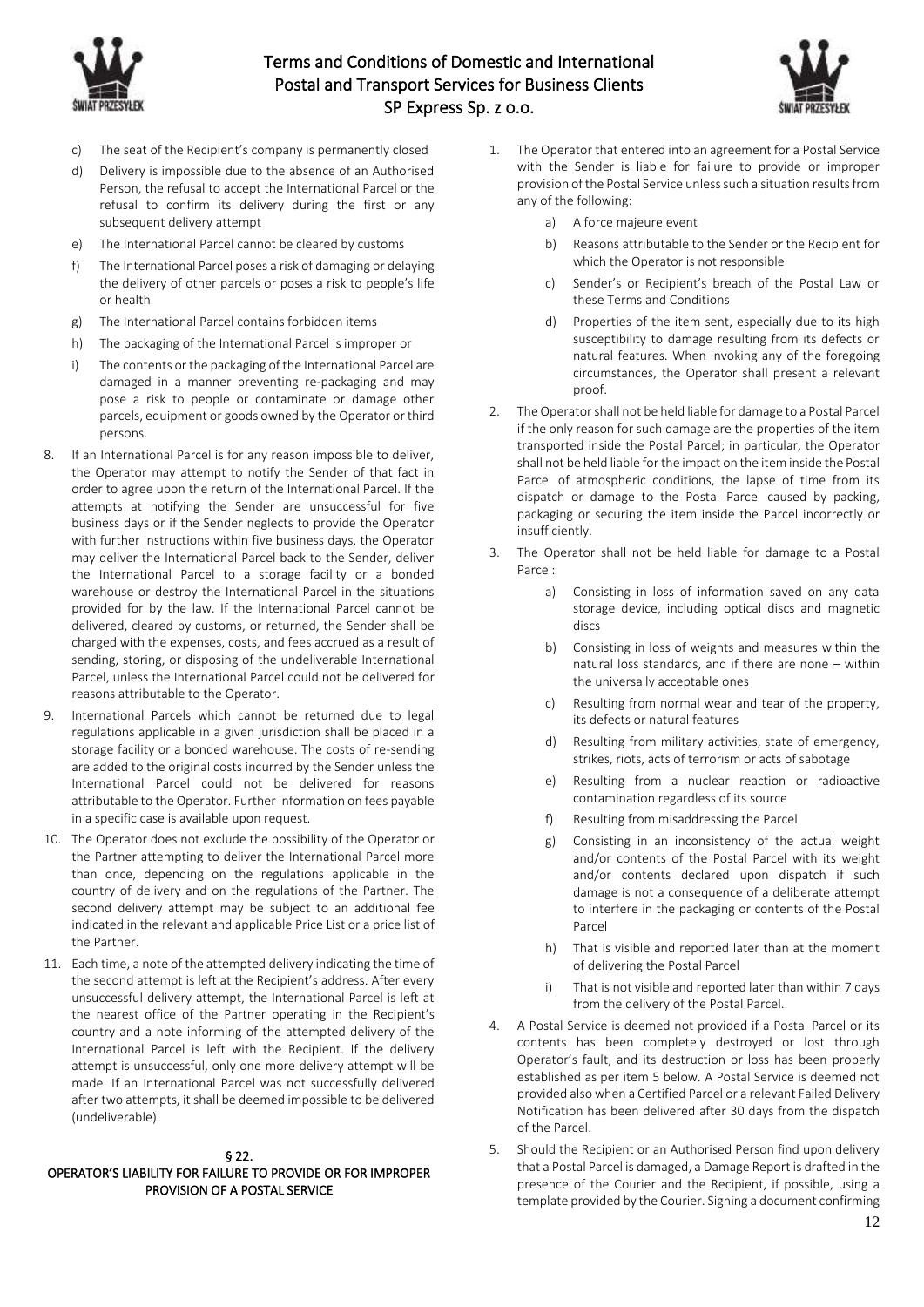



the delivery of a Postal Parcel by the Recipient or an Authorised Person shall mean making no reservations over the Parcel received. However, this does not apply to claims for non-visible damage to or loss of contents of a Postal Parcel reported by the Recipient or an Authorised Person within 7 days of the delivery of the Postal Parcel. Should the Recipient discover damage which was not visible upon delivery of a Postal Parcel, the basis for consideration of a complaint is drafting a Damage Report immediately at an Operator's Distribution Centre using a template provided by the Operator or its Partner.

- 6. An undelivered Postal Parcel is deemed lost if the Parcel or a Failed Delivery Notification has not been delivered within 30 days from its dispatch.
- 7. Subject to the second and third sentences of item 5 above, a claim for failure to provide or for improper provision of a Postal Service shall expire when a relevant Postal Parcel is collected without reservations as per the Postal Law; unless such improper provision of or failure to provide the Postal Service:
	- a) Is a consequence of an illegal act
	- b) Results from Operator's deliberate fault
	- c) Is a consequence of gross negligence of the Operator.

In the situations referred to in letters (a), (b), and (c) above, the Operator shall be held liable under the general rules and regulations, as per the Polish Civil Code.

8. Claims for failure to provide or improper provision of a Postal Service shall expire upon the lapse of 12 months from the dispatch of a relevant Postal Parcel.

# § 23.

### OPERATOR'S LIABILITY FOR FAILURE TO PROVIDE OR FOR IMPROPER PROVISION OF A TRANSPORT SERVICE

- 1. The Operator that signed an agreement for a Transport Service with the Sender shall be held liable for loss of, damage to or loss of contents of Freight arising from its acceptance for transport until its delivery as well as for any delay in its transport.
- 2. The Operator shall not be held liable as per item 1 above if the loss of, damage to, loss of contents of or delay in transport of Freight arises from reasons attributable to the Sender or the Recipient, from reasons which are not Operator's fault, from Freight's properties or from a force majeure event. The burden of proof that Freight has been damaged, lost or transported past the delivery time limit due to any of the said circumstances lies with the Operator.
- 3. The Operator is exempt from the liability referred to in item 1 above if the loss of, damage to or loss of contents of Freight has resulted from at least one of the following reasons:
	- 1) Dispatch of an item excluded from transport or accepted for transport under special requirements under an unclear name, an inexact name or a name inconsistent with reality; or Sender's failure to comply with such requirements
	- 2) Lack, insufficiency or defectiveness of the packaging of an item transported which is therefore exposed to damage because of its natural properties
	- 3) Particular susceptibility of an item to damage arising from defects or natural properties
	- 4) Loading, moving or unloading of an item by the Sender or

the Recipient

- 5) Transport of Freight that in accordance with the laws and regulations or the agreement should be monitored if damage has resulted from circumstances which should have been prevented by the person responsible for monitoring.
- 4. If, taking into account the circumstances of an accident, the Operator proves that the loss of, damage to or loss of contents of Freight could have occurred for any of the reasons referred to in item 3 above, it is assumed that such reasons indeed led to the said loss of, damage to or loss of contents of Freight.
- 5. The Operator shall not be held liable for the loss of contents of Freight whose weight and quantities were not verified by the Operator if such Freight is delivered without any signs of tampering with it, and if delivered in a closed means of transport – also with unbroken seals put by the Sender, unless the Beneficiary proves that any contents got lost in a period of time from the acceptance of such Freight for transport until its delivery.
- 6. If Freight was delivered to its place of destination in an intact transport container sealed by the Sender and with intact seals, it is assumed that no damage to or loss of contents of Freight occurred during transport.
- 7. For Freight that loses its weight due to its natural properties, the Operator shall be held liable only for that part of contents lost which exceeds the standards in this regard defined as per the applicable laws and regulations or as per the generally acceptable standards, except if the foregoing did not result from circumstances that justify the application of such standards.
- 8. If damage arises only partially from circumstances for which the Operator is responsible, its liability is limited to an extent in which such circumstances led to said damage.
- 9. Freight which has not arrived at its place of destination indicated in the Bill of Lading within 30 days from the lapse of the transport deadline is deemed lost.
- 10. Upon Beneficiary's request, the Operator shall indicate in a Bill of Lading the impossibility of delivery of Freight after the lapse of the time limit referred to in item 9 above unless Freight was earlier considered to be irreversibly lost.
- 11. If Freight is found within a year from the compensation payment date, the Operator should immediately notify it to the Beneficiary.
- 12. Within 30 days from the notification receipt date as per item 11 above, the Beneficiary may request that Freight be handed over to the Beneficiary at a freight dispatch centre upon return of the compensation paid by the Operator. In such a case, the Beneficiary may still pursue its claims for late delivery.
- 13. If Freight is found after a year from the compensation payment date or if the Beneficiary has not made a relevant request within the time limit referred to in item 12, such Freight is disposed of.
- 14. The Operator shall be held liable for damage resulting from the non-performance or improper performance of a request to amend the transport agreement unless:
	- 1) The request cannot be accommodated
	- 2) Compliance with the request would hinder business operations
	- 3) Compliance with the request would infringe the applicable laws and regulations
	- 4) The special requirements in that regard have not been met.
	- The Operator should notify the Beneficiary of the impossibility to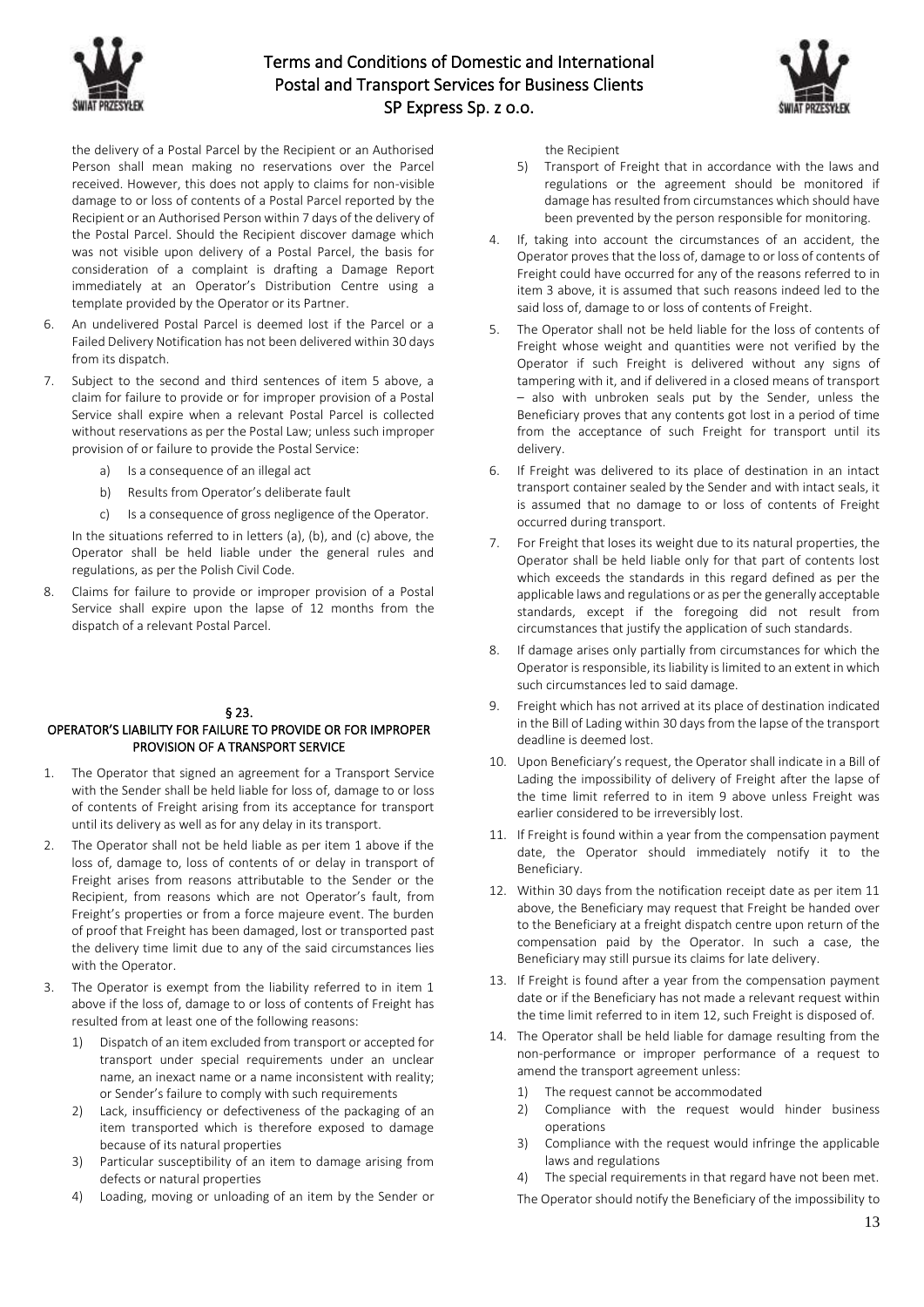



accommodate the request as soon as possible.

- 15. The Operator shall be held liable for damage resulting from the loss of, failure to use or improper use of the documents listed in the Bill of Lading as well as any documents attached thereto or filed with the Operator unless the Operator is not at fault.
- 16. The Sender shall be held liable for damage resulting from the following:
	- 1. Provision of representations and warranties which do not correspond to the reality, which are inaccurate, insufficient or put in a wrong place in a Bill of Lading or in other form; in addition, the Sender shall be held liable for the lack, incompleteness or incorrectness of documents required as per the special regulations
	- 2. Defects in Freight, lack of packaging or inadequate packaging or improper performance of loading activities.
- 17. The Sender of Freight transported by road shall bear all the costs that could be borne by the Operator due to inaccuracy or insufficiency of data referred to in item 16.1 above.
- 18. The Sender shall also bear the costs of handling Freight if information on its weight provided in a corresponding Bill of Lading does not correspond to the reality.
- 19. The Sender or the Recipient respectively shall be held liable for damage to Operator's property arising in handling, loading, and unloading.
- 20. A claim for damage to or loss of contents of Freight shall expire if said Freight is delivered and accepted without reservations unless:
	- a) Damage was reported in writing prior to collecting and accepting Freight by the Recipient
	- b) Damage could not have been reported through Operator's fault
	- c) Loss of contents of or damage to Freight resulted from Operator's gross negligence or intentional fault
	- d) Damage which was not visible from the outside was reported by the Recipient after collecting and accepting Freight, as well as requested within 7 days to establish its condition and proved that such damage occurred in a period of time between the acceptance of such Freight for transport and its delivery.
- 21. If prior to handing over Freight any damage to or loss of contents of such Freight, the Operator shall immediately report its condition and circumstances of damage occurrence in writing. The Operator shall carry out the foregoing also upon Beneficiary's request if it claims that Freight has been tampered with.
- 22. The condition of Freight is established in writing in the form of a report during or past transport in order to define an extent of damage if such Freight has been tampered with.
- 23. Tampering with Freight shall mean any decrease in its value due to irregularities or negligence in a period of time from its acceptance for transport until its delivery to the Beneficiary.
- 24. The Operator shall immediately begin to inspect and establish the condition of Freight upon Beneficiary's request, but also if:
	- 1) The Operator finds any signs that Freight, a transport container or a means of transport (seals, fasteners, walls, floor or roof) has been tampered with
	- 2) The Operator suspects any damage to or loss of contents of Freight.
- 25. The Operator shall notify the Beneficiary of its beginning to

inspect and establish the condition of Freight. The Beneficiary may participate in an inspection of and establishment of the condition of Freight also if it is carried out not upon Beneficiary's explicit request. In such a case, the Beneficiary also needs to sign a Freight Condition Report.

- 26. A Freight Condition Report shall include in particular the following information:
	- 1) Original condition of Freight and its value as per the transport document
	- 2) Description of how Freight, the transport container or the means of transport has been tampered with
	- 3) Extent of tampering, including any loss of contents, weight or volume of Freight
	- 4) Probable time when and place where Freight has been tampered with
	- 5) Possible causes of tampering with Freight
	- 6) Other circumstances of tampering with Freight.
- 27. If the condition of Freight is established after its handover, then a Freight Condition Report also needs to include information on when it was discovered that said Freight has been tampered with.
- 28. A Freight Condition Report should be drawn up in the presence of the Beneficiary, and if it is impossible to request the Beneficiary to be personally present when drawing it up or if the Beneficiary fails to arrive in an agreed time, the Operator shall draw it up in the presence of people appointed and invited for that purpose by the Operator itself.
- 29. If after handing over Freight any loss of contents of or damage to such Freight is discovered that could not have been spotted upon delivery, the Operator shall establish the condition of such Freight upon Beneficiary's request made immediately upon discovery of such damage or loss of contents, though not later than within 7 days of the takeover of said Freight.
- 30. A Damage Report is to be signed be people present during the process of establishing the condition of Freight. If the Beneficiary does not agree with a Damage Report, it may include there a reservation with justification; should the Beneficiary refuse to sign the Damage Report, the Operator mentions this fact in it and describes the reasons for such refusal. The Beneficiary shall receive a copy of a Damage Report free of charge.
- 31. If a report drawn up upon Beneficiary's request does not mention any damage to Freight or mentions only damage already discovered by the Operator, the Beneficiary shall bear costs as per the relevant and applicable Price List.
- 32. If there are difficulties in determining information on time, type, extent or causes of damage, such information will be determined by an assessor appointed by the Operator in agreement with the Beneficiary.
- 33. Claims for failure to provide or improper provision of a Transport Service shall expire upon the lapse of a year.
- 34. Claims for late delivery without causing any damage to or loss of contents of Freight shall expire upon the lapse of 2 months of the handover of such Freight.

# § 24. COMPLAINING ABOUT A POSTAL SERVICE

- 1. In the event of failure to provide or of improper provision of a Postal Service, the following parties may file a complaint:
	- 1) The Sender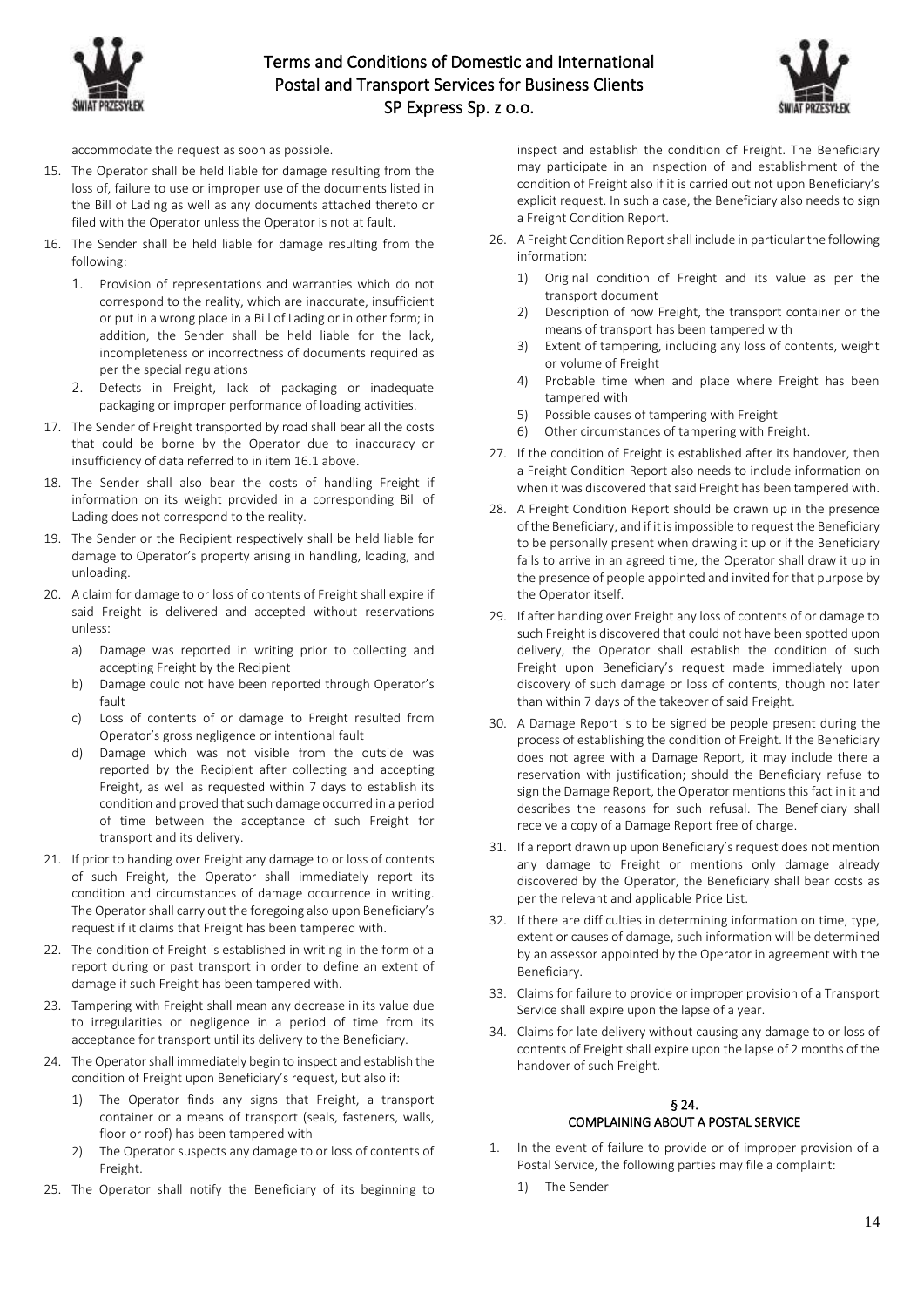



- 2) The Recipient if the Sender waives its right to pursue claims or if a Postal Parcel is delivered to the Recipient.
- 2. A complaint about a Postal Service may be filed:
	- 1) For damage to or loss of contents of a Postal Parcel:
		- Directly upon the receipt of a damaged Postal Parcel or a Postal Parcel with any of its contents lost if a Damage Report was drawn up then
		- b) After the receipt of a Postal Parcel if directly upon its receipt there was drafted a written report of damage to or loss of contents of the Postal Parcel or a Damage Report referred to in letter a above
		- c) Within a time limit referred to in the third sentence of § 22.5 of these Terms and Regulations in the event of damage to or loss of contents of a Postal Parcel discovered after the receipt of the Parcel which could not have been spotted from the outside
	- 2) For loss of a Postal Parcel, the next day following a date when the undelivered Parcel is deemed lost, as per § 22.6 hereof
	- 3) For late delivery of a Postal Parcel with a guaranteed delivery date – not earlier than the next day following the guaranteed delivery date.
- 3. A complaint may be filed not later than within 12 months from the dispatch of a Postal Parcel.
- 4. A complaint about failure to provide or improper provision of a Postal Service filed prior to the lapse of the time limits referred to in items 2.2 and 2.3 above or after the lapse of the time limits referred to in items 2.1 and 2.3 above will not be addressed and the Operator will notify that to the complaining party as soon as possible.
- 5. A complaint may be sent electronically via a complaint form available on the Operator's website, at: http://swiatprzesylek.pl or in writing, at: SP Express Sp. z o.o., seated at Nowowiejska St. 17, 48-303 Nysa, with a note "Reklamacja" (Complaint).
- 6. Any complaints filed in a form different than specified above will not be addressed and the complaining party will be notified thereof.
- 7. Every complaint filed is assigned a unique ID which needs to be communicated by the complaining party in subsequent correspondence related to a given complaint.
- 8. Only one complaint may be filed in respect of a specific Postal Service.

### § 25.

# FORMAL REQUIREMENTS FOR COMPLAINTS ABOUT A POSTAL SERVICE

- 1. A complaint shall contain at least the following information:
	- a) Name and last name of the Sender or the Recipient and its address for correspondence or registered address of the Sender or the Recipient
	- b) Subject of the complaint
	- c) Type of a Postal Parcel being the subject of the complaint
	- d) Date and place of dispatch of a Postal Parcel
	- e) Number of a dispatch confirmation document (Label) or number of a Postal Parcel in the case of a Certified Parcel
	- f) Justification of the complaint
	- g) Amount of compensation if the complaining party requests it
- h) Signature of the complaining party if the complaint is filed as a letter or identification data of the complaining party if the complaint is filed by phone or electronically
- i) Complaint date
- j) List of enclosed documents
- k) Phone number of the complaining party and its email address.
- 2. A complaint filed via a channel different than electronically needs to have the following documents attached together with a note on an envelope presenting the ID of the complaint if already assigned:
	- a) The original of a document confirming the dispatch of a Postal Parcel or original dispatch confirmation for a Postal Parcel – for inspection
	- b) Waiver of the right to pursue claims in the event of transferring the Sender's rights to the Recipient
	- c) Copy of a Damage Report drawn up by the Operator directly upon the receipt of a damaged Postal Parcel or a Postal Parcel with any of its contents  $lost - in$  the event of its receipt by the Recipient; or declaration of the receiving party about any damage to or loss of contents of the Postal Parcel submitted directly upon its receipt
	- d) The packaging of a damaged Postal Parcel if the Operator requests it or a photos of the packaging of the damaged Postal Parcel with the content and security used
	- e) Declaration of discovery of non-visible damage to or loss of contents of a Postal Parcel within a time limit referred to in § 22.5 of these Terms and Conditions
	- f) Description of circumstances and confirmation of dispatch or delivery of a Postal Parcel
	- g) Other documents requested by the Operator during the complaint handling procedure which are required for efficient and duly examination of the complaint, in particular documents allowing for establishing the normal value of a lost, damaged or destroyed Postal Parcel or a Postal Parcel with any of its contents lost, e.g. invoices.
- 3. A complaint filed in a form other than the written one should contain information referred to in item 1 above as well as a date and a place of dispatch of a Postal Parcel.
- 4. A complaint filed electronically needs to have scans of the documents referred to in item 2 above attached. If it is required for the adequate examination of a complaint, the Operator may request the originals of the aforementioned documents.
- 5. The originals of such documents are returned to the complaining party upon receipt, at any time and upon its request. If the complaining party does not make such a request, the Operator will return said originals after the completion of the complaint handling procedure at the latest.
- 6. A notification of failure to provide or of improper provision of a service without a claim for damages is also considered to be a complaint.
- 7. In order to clarify and address a complaint or a claim for damage, the Operator may request an Authorised Person, the Sender or the Recipient to provide information, explanations and relevant documents required to address the complaint in an efficient and duly manner.

# § 26. POSTAL SERVICE COMPLAINT HANDLING PROCEDURE

1. By accepting a complaint filed in person, the Operator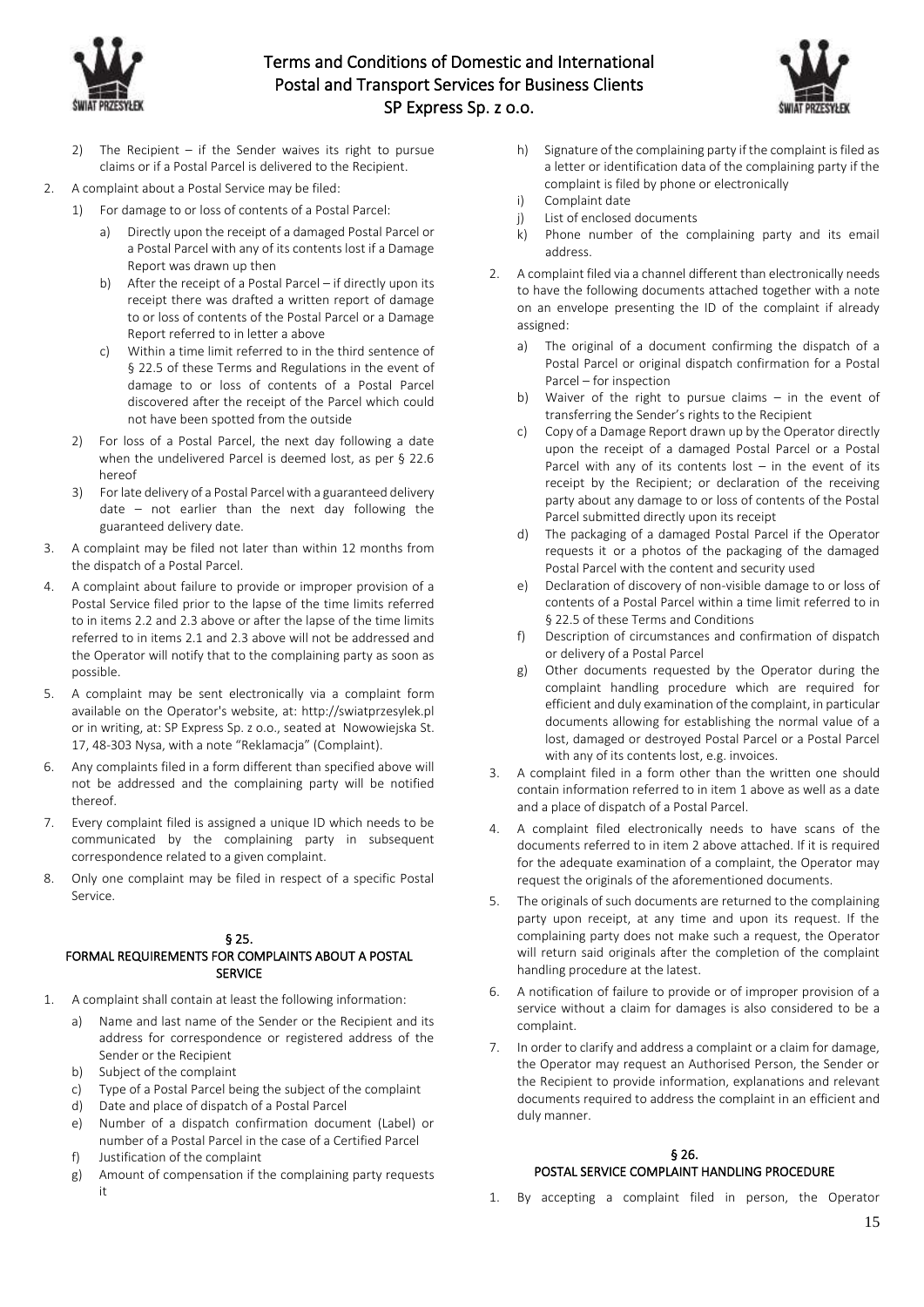



acknowledges its acceptance together with enclosed documents, including through making an appropriate note on a proof of dispatch of a Postal Parcel.

- 2. If a complaint is filed electronically, the Operator shall immediately send a confirmation of its receipt electronically.
- 3. Filing a complaint electronically with the complaining party's email address shall mean consent to be sent any requests, notifications, and responses to the complaint or information on an appeal via means of electronic communication to the email address indicated by the complaining party.
- 4. The Operator shall address a complaint immediately, but not later within 30 days from its receipt. This time limit begins to run upon filing a complaint in a duly manner by the complaining party together with all the required documents.
- 5. The time limit specified in item 4 above is deemed met if the Operator sent its response to the complaint within that time limit.
- 6. If a complaint does not comply with the formal requirements referred to herein, the Operator – as long as it finds it necessary to address the complaint in a duly manner – shall request the complaining party to comply with them within 7 days of the date of such a request or else the complaint will not be addressed. A request should include an instruction on which requirements still need to be met, by when they should be met, and on consequences of failure to meet them within the specified time limit.
- 7. The time limit referred to in item 7, i.e. a period of time beginning on the date of a request to comply with the remaining formal requirements for a complaint and ending on such compliance by the complaining party, is not included in a deadline for addressing a complaint.
- 8. A complaint filed by an unauthorised person is deemed not filed and the Operator shall notify that to the complaining party as soon as possible, informing the complaining party at the same time of a possibility to file a complaint by an authorised person.
- 9. Should a complaint be filed in person and should the complaining party refuse to consent to being sent any requests, notifications, and responses to a complaint or information on an appeal via means of electronic communication, then the foregoing are to be sent via Certified Parcel.

# § 27.

# RESPONSE TO A COMPLAINT ABOUT A POSTAL SERVICE

- 1. A response to a complaint shall include the following:
	- 1) Name of the Operator, and if the Operator appointed a competent body to address the complaint – name of that body
	- 2) Legal basis for the complaint
	- 3) Decision to accept or dismiss the complaint in full or in part
	- 4) If damages have been awarded amount of damages and information on a payment method and time which may not exceed 30 days of the acceptance of the complaint
	- 5) Information on the right to appeal, indication of an address to which an appeal should be submitted, and information on the possibility of earlier pursuit of the claims referred to in the Postal Law, i.e. prior to exhausting all the complaint measures of second instance, in court proceedings
	- 6) Data of an Operator's employee, including his or her position, identifying him or her as a person authorised to respond to the complaint.
- 2. In addition, a response to a complaint should include the following:
	- 1) Factual and legal justification of possible refusal to accept the complaint in full or in part
	- 2) A reason for seizing a Postal Parcel if the complaint is about a Postal Parcel seized by the Operator in the situations listed in Art. 36.2 of the Postal Law, i.e. when it is reasonably suspected that the Postal Parcel constitutes an object of a crime or its contents poses a threat to people or the environment.

### § 28.

## APPEAL AGAINST THE DISMISSAL OF A COMPLAINT ABOUT A POSTAL **SERVICE**

- 1. Should a complaint be dismissed in full or in part, the complaining party may appeal against such a decision to the Operator within 14 days of the date of the response to the complaint; if said time limit is not met, the appeal will not be allowed. The Operator shall notify the complaining party of dismissal of its appeal as soon as possible.
- 2. The Operator shall immediately consider an appeal and notify the complaining party of its decision not later than within 30 days of the appeal date. § 26.1–2, § 26.5, § 27.1.1–4, §27.1.6, and § 27.2.1 of these Terms and Conditions apply accordingly.
- 3. A decision referred to in item 1 should also inform about all the complaint measures having been exhausted as well as about the right to pursue the claims referred to in the Postal Law in court proceedings.

### § 29. CONSEQUENCES OF OPERATOR'S FAILURE TO RESPOND TO A COMPLAINT ABOUT A POSTAL SERVICE

Failure of the Operator to respond to a complaint or an appeal within an agreed time limit shall mean that the complaint has been accepted or that the appeal has been allowed.

# § 30.

### DAMAGES FOR FAILURE TO PROVIDE OR FOR IMPROPER PROVISION OF A POSTAL SERVICE

- 1. In the event of a failure to provide or of improper provision of a Postal Service there may be awarded damages for the following:
	- a) Loss of, damage to or loss of contents of a Postal Parcel which is not a parcel with correspondence – up to the normal value of lost or damaged items
	- b) Loss of, damage to or loss of contents of a Postal Parcel with a declared value  $-$  up to an amount requested by the Sender, but not higher than the declared value of the Parcel, subject to items 4 and 5 below and § 41 of these Terms and Conditions
	- c) Loss of a Postal Parcel with correspondence up to ten times the service fee, but not lower than five times the fee for making a Letter a Registered Parcel as per the standard services price list
	- d) Late delivery of a Postal Parcel past a guaranteed delivery date – up to maximum twice the service fee.
- 2. Damages are paid upon a request made in a complaint.
- 3. If a Postal Service is not provided, the Operator shall refund the full fee charged for the Postal Service regardless of any possible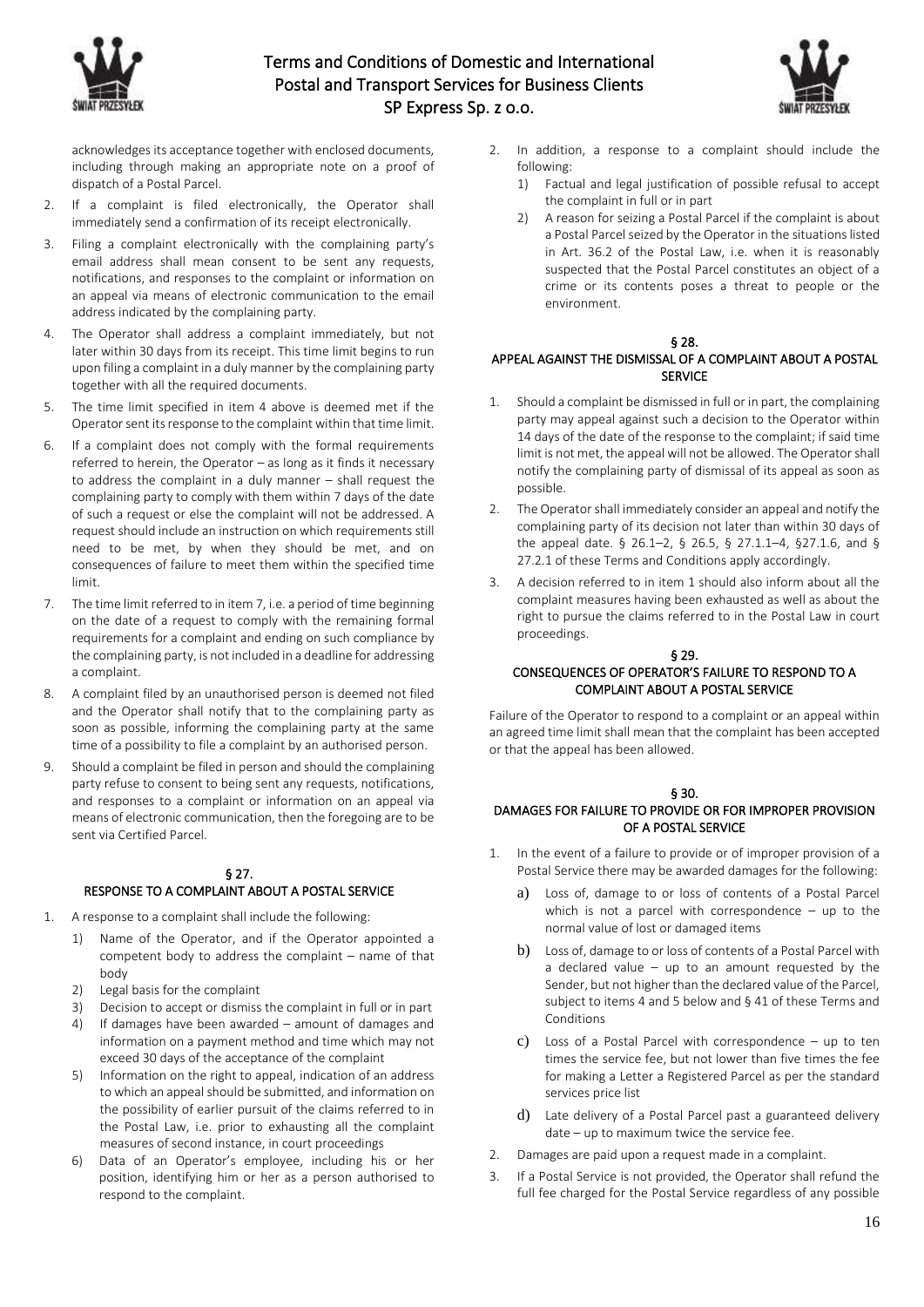



damages.

- 4. Should the declared value of a Postal Parcel exceed the normal value of a given item established as per item 5 below, there shall be awarded damages amounting to the normal value of the item.
- 5. If the Operator has any doubts as to whether the declared value of a Postal Parcel corresponds to its actual value, the value of the Postal Parcel is established as follows and in the following order:
	- a) Purchase price of an item included in a Postal Parcel confirmed by the Sender with a relevant invoice or receipt
	- b) Purchase price of an item included in a Postal Parcel resulting from a price list applicable as at the Parcel dispatch date or
	- c) Value of an item included in a Postal Parcel of the same type and kind at the place and time of their dispatch.
- 6. Should the Operator accept a complaint in which the complaining party sought damages, the Operator shall pay out the damages due not later than within 30 days of the complaint acceptance date.
- 7. If a person entitled to damages is an active VAT payer, then the damages due shall be paid as a net amount excluding VAT.

### § 31.

## RIGHT TO PURSUE CLAIMS FOR FAILURE TO PROVIDE OR FOR IMPROPER PROVISION OF A POSTAL SERVICE IN COURT

- 1. The right to pursue any of the claims referred to in these Terms and Conditions as part of court proceedings may be exercised regardless of whether all the complaint measures have been exhausted.
- 2. The complaint measures are considered to be exhausted if the Operator dismisses a complaint or fails to pay amounts sought within 30 days of the complaint acceptance date. It is not required to lodge an appeal against a decision to dismiss a complaint in order for the complaint measures to be deemed exhausted.

### § 32. COMPLAINING ABOUT A TRANSPORT SERVICE

The Beneficiary may file a complaint with the Operator about failure to provide or improper provision of a Transport Service.

### § 33.

### FORMAL REQUIREMENTS FOR COMPLAINTS ABOUT A TRANSPORT SERVICE

- 1. A complaint shall be filed in writing.
- 2. A complaint shall contain the following:
	- 1) Name and last name (business name) and place of residence (registered seat) of the Operator
	- 2) Name and last name (business name) and place of residence (registered seat) of the Beneficiary
	- 3) Enclosed copy of a document regarding the transport agreement or data specified by the Operator which allow for the identification of the transport agreement entered into
	- 4) Justification of the complaint
	- 5) Damages requested (separately for every transportation document)
	- 6) Bank account number or address to which damages or other amounts requested are to be paid
- 7) Signature of the Beneficiary if the complaint is filed in writing.
- 3. A complaint should have enclosed the original documents, taking into consideration the subject of a claim, regarding the transport agreement (the Bill of Lading in particular) as well as certified copies of other documents about the type and amount of the claim.
- 4. A complaint filed electronically or on paper shall be enclosed with the documents referred to in item 2.3 and item 3 above to be submitted electronically.
- 5. A complaint filed in person shall be enclosed with the documents referred to in item 2.3 and item 3 above to be submitted on paper or electronically.
- 6. A complaint may be sent electronically via a complaint form available on the Operator's website, at: http://swiatprzesylek.pl or in writing, at: SP Express Sp. z o.o., seated at Nowowiejska St. 17, 48-303 Nysa, with a note "Reklamacja" (Complaint).

## § 34. TRANSPORT SERVICE COMPLAINT PROCEDURE

- 1. The Operator confirms to the Beneficiary that it received a complaint filed in the form referred to in:
	- 1) § 33.4 above within 7 days of its receipt
	- 2) § 33.5 above as soon as possible.
- 2. If it is necessary to address a complaint in a duly manner, the Operator may, not later than within 14 days of its receipt, request the Beneficiary to provide – in an agreed time limit, but not shorter than 14 days of receipt of the request  $-$  the original documents regarding the transport agreement or other documents about the type and amount of the claim, or their copies certified to be true copies of those originals. Such a request should inform that failure to provide said documents in an agreed time limit shall result in dismissing the complaint.
- 3. The originals of the documents referred to in item 2 above shall be returned to the Beneficiary on the date of a response to the complaint, at the very latest, via Certified Parcel within the meaning of the Postal Law.

# § 35. RESPONSE TO A COMPLAINT ABOUT A TRANSPORT SERVICE

- 1. A response to a complaint should be produced as soon as possible, not later than within 30 days from the acceptance of the complaint by the Operator.
- 2. If a complaint filed does not comply with the requirements referred to in § 33, the Operator shall request the complaining party to comply with the remaining requirements within 14 days from the receipt of the request, informing the complaining party that failure to do so shall result in dismissing the complaint. Then, the date of receipt of a supplemented complaint by the Operator shall be deemed the date of filing the complaint.
- 3. A response to a complaint shall contain the following:
	- 1) Name and last name (business name) and place of residence (registered seat) of the Operator
	- 2) Decision to accept or dismiss the complaint
	- 3) Substantive justification for said decision with a legal basis for it if the complaint is dismissed (in full or in part)
	- 4) If damages are awarded amount of damages awarded and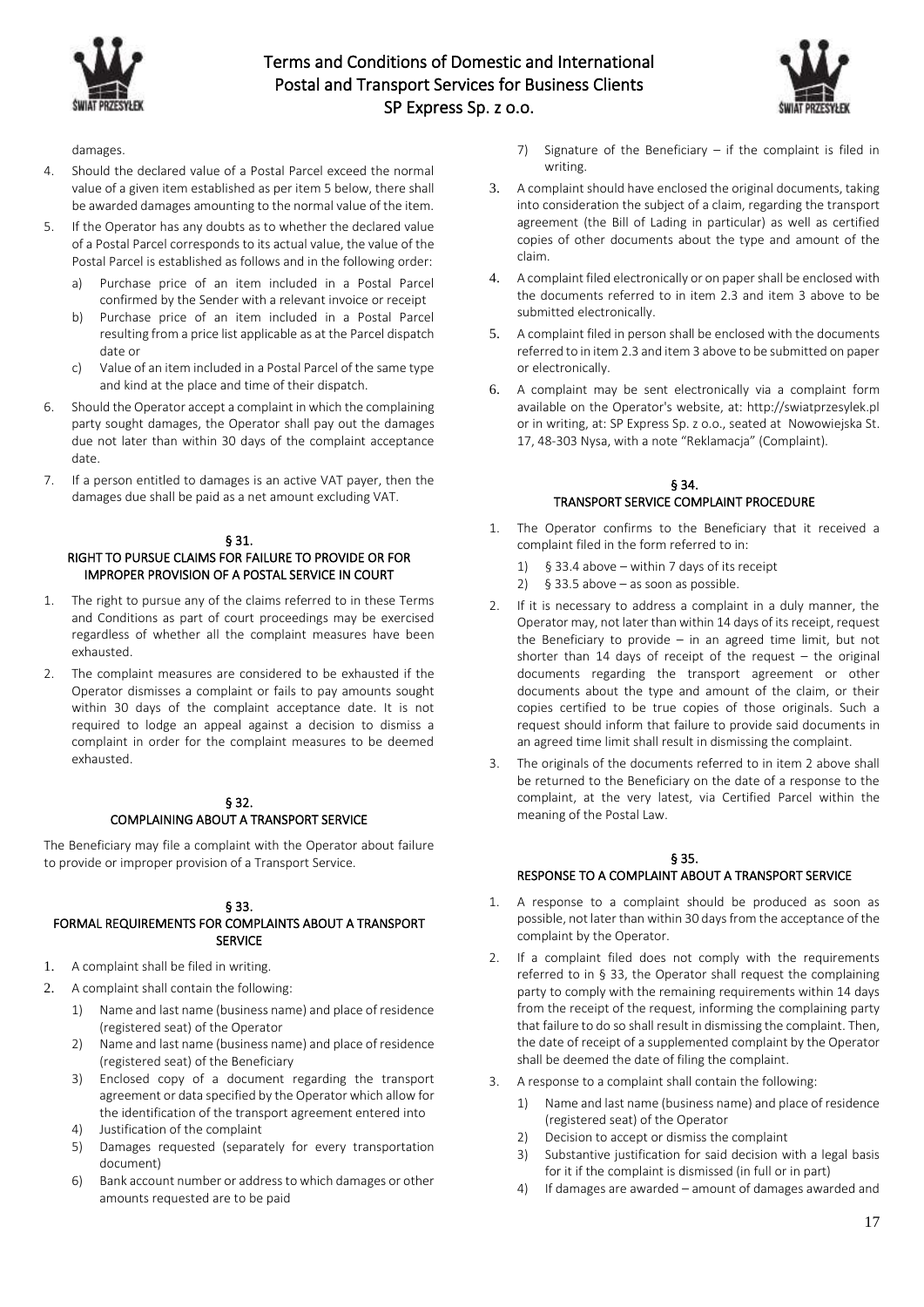



- information on how and when the damages are to be paid
- 5) If a fee is to be refunded amounts due and information on how and when they are to be paid
- 6) Information on the right to appeal against the Operator's decision to a competent court of law
- 7) Signature of the Operator.

### § 36.

## CONSEQUENCES OF OPERATOR'S FAILURE TO RESPOND TO A COMPLAINT ABOUT A TRANSPORT SERVICE

Operator's failure to respond to a complaint about a Transport Service in an agreed time limit shall result in accepting the complaint.

### § 37.

### DAMAGES FOR FAILURE TO PROVIDE OR FOR IMPROPER PROVISION OF A TRANSPORT SERVICE

- 1. Should the Operator fail to provide a Transport Service, the Operator is obliged – notwithstanding damages that may be sought – to refund transportation and other costs related to the transport of Freight:
	- 1) In full if such Freight is lost<br>2) In a proportionate amount
	- In a proportionate amount if any part of such Freight is lost
	- 3) In an amount corresponding to a percentage of a decrease in the value of a Postal Parcel resulting from damage if such Freight got damaged.
- 2. Operator's liability for failure to provide or for improper provision of a Transport Service consisting in late delivery either to the Sender or to a third party is limited to twice the transportation fee; and Operator's liability for damage consisting in a loss of benefits, profits or revenues, indirect damage, and damage arising from failure to accept Freight for transport is excluded unless the failure to provide or improper provision of the Transport Service is a consequence of a tort, of an Operator's deliberate fault or Operator's gross negligence. In such situations, the Operator shall be held liable as per the Civil Code.
- 3. Subject to § 41 of these Terms and Conditions, should the declared value of Freight exceed the normal value of a given item established as per item 4 below, there shall be awarded damages amounting to the normal value of the item.
- 4. If the Operator has any doubts as to whether the declared value of Freight corresponds to its actual value, the value of such Freight is established as follows and in the following order:
	- 1) Purchase price of an item included in Freight confirmed by the Sender with a relevant invoice or receipt
	- 2) Purchase price of an item included in Freight resulting from a price list applicable as at the Freight dispatch date or
	- 3) Value of an item included in Freight of the same type and kind at the place and time of their dispatch.
- 5. If a person entitled to damages is an active VAT payer, then the damages due shall be paid as a net amount excluding VAT.

### § 38.

## RIGHT TO PURSUE CLAIMS FOR FAILURE TO PROVIDE OR FOR IMPROPER PROVISION OF A TRANSPORT SERVICE BEFORE A COURT OF LAW

1. The Beneficiary may pursue claims in a court of law for failure to provide or for improper provision of a Transport Service after all the complaint measures have been ineffective and exhausted, whereas the Operator may pursue its claims after an ineffective call for payment sent to the debtor.

- 2. Complaints or calls for payment are deemed ineffective if the debtor failed to pay amounts due under the claim within 3 months from the delivery of the complaint or the call for payment.
- 3. The following claims may be filed by the following persons against the Operator under an agreement for transport of Freight:
	- a) Claim for a full or partial refund by the Sender or the Recipient, depending on which one of them paid the fee to be refunded
	- b) Other claims under a transport agreement by the Sender or the Recipient, depending on which one of them has the right to dispose of Freight
- 4. Claims under any other legal relationship discussed in the Transport Law or regulations based thereon – by a party to such a legal relationship.

### § 39. SPECIAL REGULATIONS ON COMPLAINING ABOUT INTERNATIONAL PARCELS

- 1. The provisions of this clause apply in addition to the formal requirements for complaining about a Postal Service or a Transport Service with regard to international Parcels.
- 2. Complaints filed by Senders or by Recipients authorised to do so need to be drawn up in Polish, English or French and to include all the elements required hereunder for the complaint about a Postal Service or a Transport Service to be allowed.
- 3. The Operator's liability for loss of or damage to (international) Freight or its part is regulated under the Convention on the Contract for the International Carriage of Goods by Road. The Operator's liability in such a case is limited to 8.33 SDRs per 1kg in accordance with the applicable conversion rate (SDR is an international unit of account created by the International Monetary Fund). In the event of a delay, if the Business Client is able to prove its losses arising therefrom, the Operator's liability shall be limited to refunding the transportation fee in full or in part, proportionately to a portion of (international) Freight that was delivered late.
- 4. If Transport Services are provided in or through a country which is not a party to the Convention on the Contract for the International Carriage of Goods by Road, then the relevant provisions of international agreements between the Republic of Poland and that country apply; and if there are no such agreements or when they allow for choosing applicable law, then the provisions of the Transport Law and of the Convention on the Contract for the International Carriage of Goods by Road shall apply to a required extent.
- 5. An undelivered (international) Postal Parcel is deemed lost, and a related Postal Service is deemed not provided, if the Parcel, a Failed Delivery Notification or a notification of its availability for collection has not been delivered within 60 days from its dispatch/acceptance by the Operator. A complaint about the loss of a(n) (international) Postal Parcel may be filed not earlier than after 60 days from its dispatch.
- 6. A Service is deemed to be provided improperly in the event of:
	- a) Damage to or loss of contents of a Parcel
	- b) Provision of the Service contrary to an order and the Postal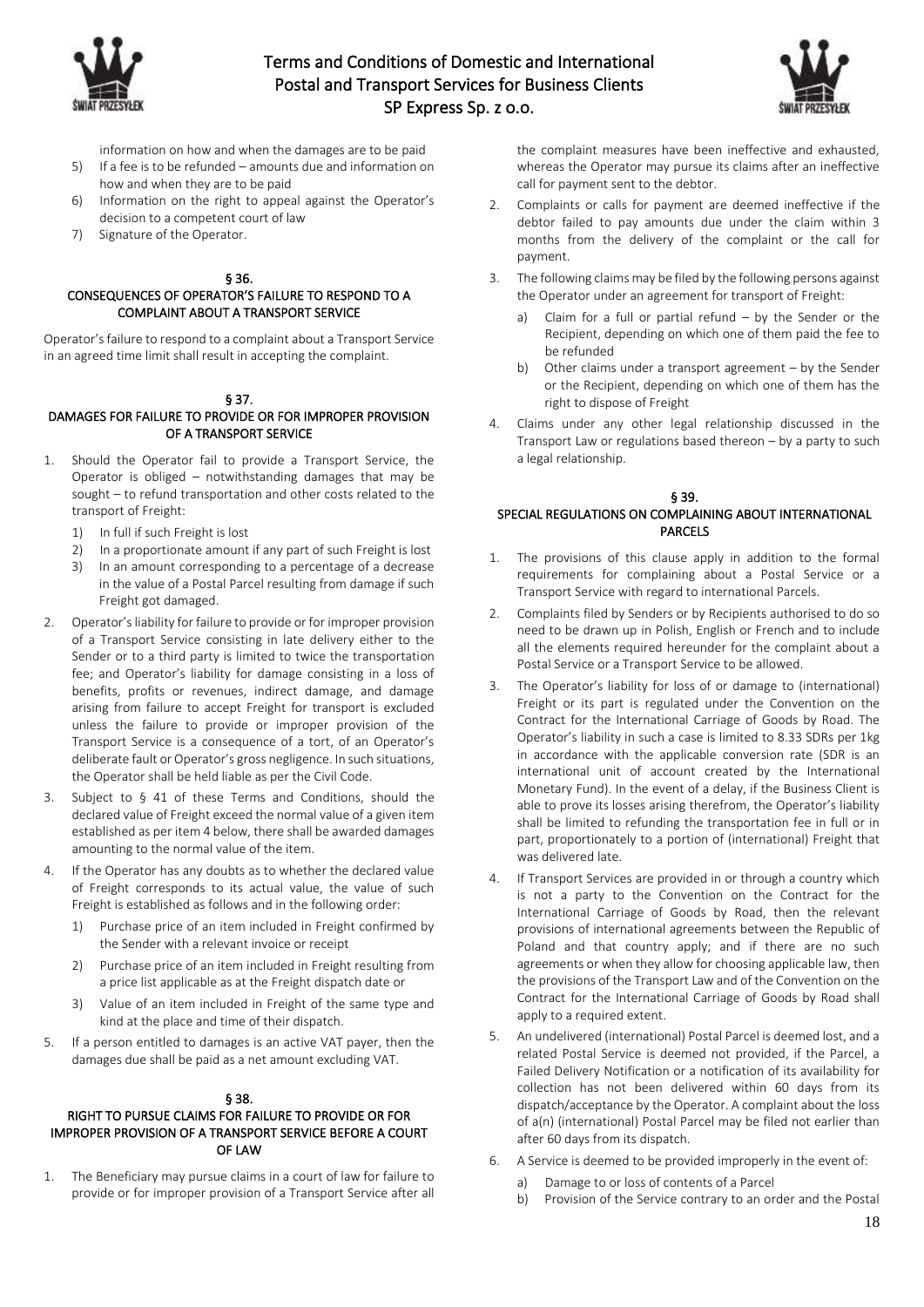



Law or the Convention on the Contract for the International Carriage of Goods by Road and the Transport Law (depending on whether it is a Postal Service or a Transport Service).

- 7. A claim for improper provision of a Postal Service shall expire upon collecting and accepting a(n) (international) Postal Parcel without reservations unless damage to or loss of contents of the (international) Postal Parcel, which was not visible from the outside, was discovered only after collecting and accepting the (international) Postal Parcel and reported in the form of a claim against the Operator – not later than within 7 days from its collection and acceptance – and it was proved that such damage to or loss of contents of the (international) Postal Parcel had occurred in a period of time from the Operator's acceptance of the (international) Postal Parcel for transport until its delivery to the Recipient.
- 8. A claim for damage to or loss of contents of (international) Freight shall expire if said (international) Freight is delivered and accepted without reservations unless:
	- a) Damage was reported in writing prior to collecting and accepting (international) Freight by the Recipient
	- b) Damage could not have been reported through Operator's fault
	- c) Loss of contents of or damage to (international) Freight resulted from Operator's gross negligence or intentional fault
	- d) Damage which was not visible from the outside was reported by the Recipient after collecting and accepting (international) Freight, and the Recipient requested within 7 days to establish its condition and further proved that such damage occurred in a period of time between the acceptance of such (international) Freight for transport and its delivery.
- 9. Force majeure events understood as external events which are impossible or hardly possible to foresee, whose consequences cannot be prevented; in particular, forces of nature (earthquakes, hurricanes, floods), riots, general strikes, military and state operations (bans on import or export, border and port blockades, expropriation) exclude the Operator's liability for failure to provide or for improper provision of a service related to an International Parcel. In such a situation, the Operator is obliged to prove the occurrence of a force majeure event that led to the failure to provide or improper provision of the Service.

## § 40. PERSONAL DATA

- 1. The controller of personal data of natural persons using services referred to in these Terms and Conditions is SP Express Sp. z o.o., seated at Nowowiejska St. 17, 48-303 Nysa, Data are processed exclusively for the purpose of entering into an agreement and providing a required Service; however, upon explicit consent of the Business Client, such data may be processed for marketing purposes as well. Natural persons who disclose their personal data have the right to access, rectify, correct or delete them.
- 2. Disclosure of data is voluntary, but should you fail to disclose necessary data to provide a Service, an agreement may not be entered into. The Operator ensures that Sender's or Recipient's personal data disclosed to it will be processed exclusively to properly provide a Service referred to in these Terms and

Conditions, as per Regulation (EU) 2016/679 of the European Parliament and of the Council on the protection of natural persons with regard to the processing of personal data and on the free movement of such data, and repealing Directive 95/46/EC, and as per the Polish Personal Data Protection Act of 10 May 2018 (Dz.U. of 2018, item 1000, as amended) as well as for other purposes if the data subject has agreed to them.

- 3. By disclosing his or her personal data, the Sender agrees to their processing by the Operator, its Partners, and companies handling, sorting, and delivering a Parcel abroad to deliver the Parcel, including to comply with the obligations resulting from the Bill of Lading or the air waybill. In particular, the Sender consents to the Operator, its Partners or aforementioned companies disclosing information about a Parcel, including personal data, to customs authorities if that is required to customs clear it, but the customs authorities may save and use such data for customs clearance and security reasons, as per the customs clearance requirements. In addition, the Sender consents to the Operator, its Partners or aforementioned companies disclosing personal data for the aforesaid purposes to people assisting them with handling, sorting, and delivering the Parcel as well as confirms that the same applies to Recipient's data. As far as Recipient's or third party's data disclosed by the Sender with respect to a Parcel, the Sender ensures that it complies with the applicable data protection laws and regulations, including that it has obtained all the required permissions and approvals for disclosure of such data to the Operator or its Partners as well as for their processing by the Operator and its Partners in order to handle, sort, and deliver the Parcel.
- 4. As part of handling, sorting, and delivering a Parcel, the Operator has the right to use the services of Partners or other forwarding companies and to provide them with data in order for them to comply with their obligations associated with that Parcel. The Operator emphasises that as part of the provision of the Services it may collaborate with postal operators or other economic operators which are companies incorporated i.a. in the United States of America which have branches all over the world. As part of handling, sorting, and delivering a Parcel by the aforementioned companies, personal data of Senders and Recipients may be transferred to the USA and other countries that do not belong to the European Economic Area where different personal data protection laws and standards may apply. By sending a Parcel to the USA and other countries that do not belong to the European Economic Area, the Sender consents to personal data being transferred to such countries.

## § 41. PARCEL INSURANCE

- 1. Subject to item 2 and item 4 below, all Parcels dispatched via the Operator are covered by insurance to amount 500 PLN. Operator's liability for loss, decrease or damage to the Parcel is limited to the amount of insurance referred above or determined in the manner specified in item 4 below.
- 2. The insurance does not cover Letters (Ordinary letters) not being Registered Parcels, and also Parcels with correspondence and Advertising Parcels. In addition, the insurance does not cover postal items containing items described in § 12 item 2(a) of these Terms and Conditions, as well as Parcels incomplete or damaged.
- 3. The Sender, when ordering the performance of the Postal Service or Transport Service, concludes that he has read the Terms and